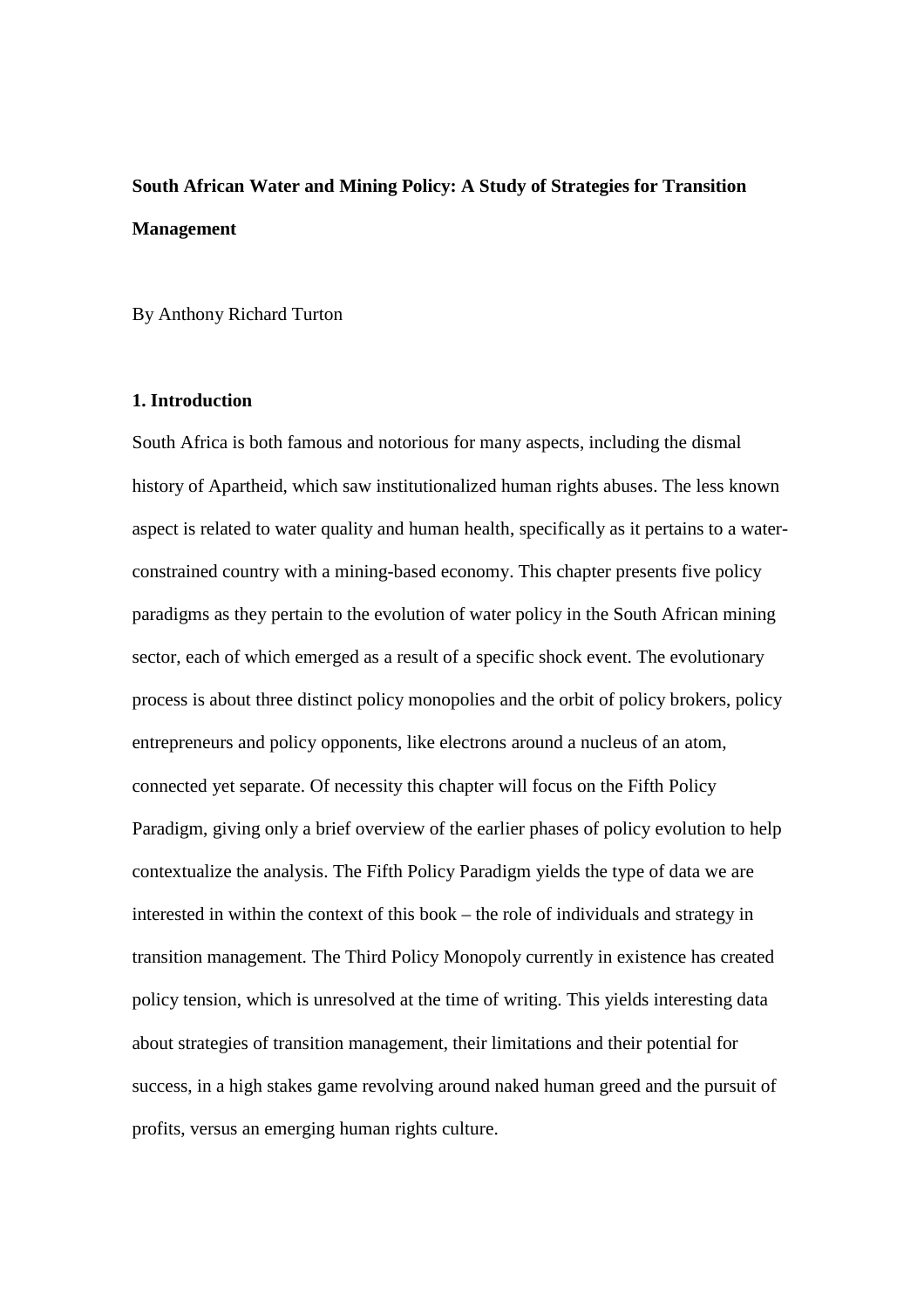#### **2. The Relevance of Water Policy in South Africa**

South Africa is a water-constrained country (Conley, 1996; Basson et al*.,* 1997). The earliest writers on the subject described the aridity of the country, which has always been one of the key limitations of economic growth and development, and hence political stability (Turton, 2007). The National Water Resource Strategy, the official government blueprint on water resource availability, indicated that in 2004, around 98% of the total national water resource had been allocated at a high assurance of supply level (NWRS, 2004), with many water management areas being over-allocated and thus 'closed' (Turton and Ashton, 2008). South Africa has thus reached the hydrological limit of economic development using current technologies, which was predicted during the Commission of Enquiry into Water Matters in 1966 (RSA, 1970; Turton et al., 2004). Future economic growth will be determined by how water policy is changed, and how technical capacity is built during the current transition, to reflect this reality.

South Africa has a mining-based economy. Given the geology of the country, gold deposits are often associated with other heavy metals including uranium (Werdmüller, 1986). To date there are 8000 derelict and ownerless mines on record, all of which are unrehabilitated and are costing the tax payer ZAR 100 billion (1 Euro  $= 10$ ) ZAR) (Brown, 2007). There is no clear policy on mine closure in South Africa that meets both the human rights standards set in the Bill of Rights of the National Constitution (1996) and the Polluter Pays Principle enshrined in the National Water Act (1998). There is an unresolved question as to whether mine closure is about mining, water resource management, human health, economic development, legal liability or simply ecological rehabilitation.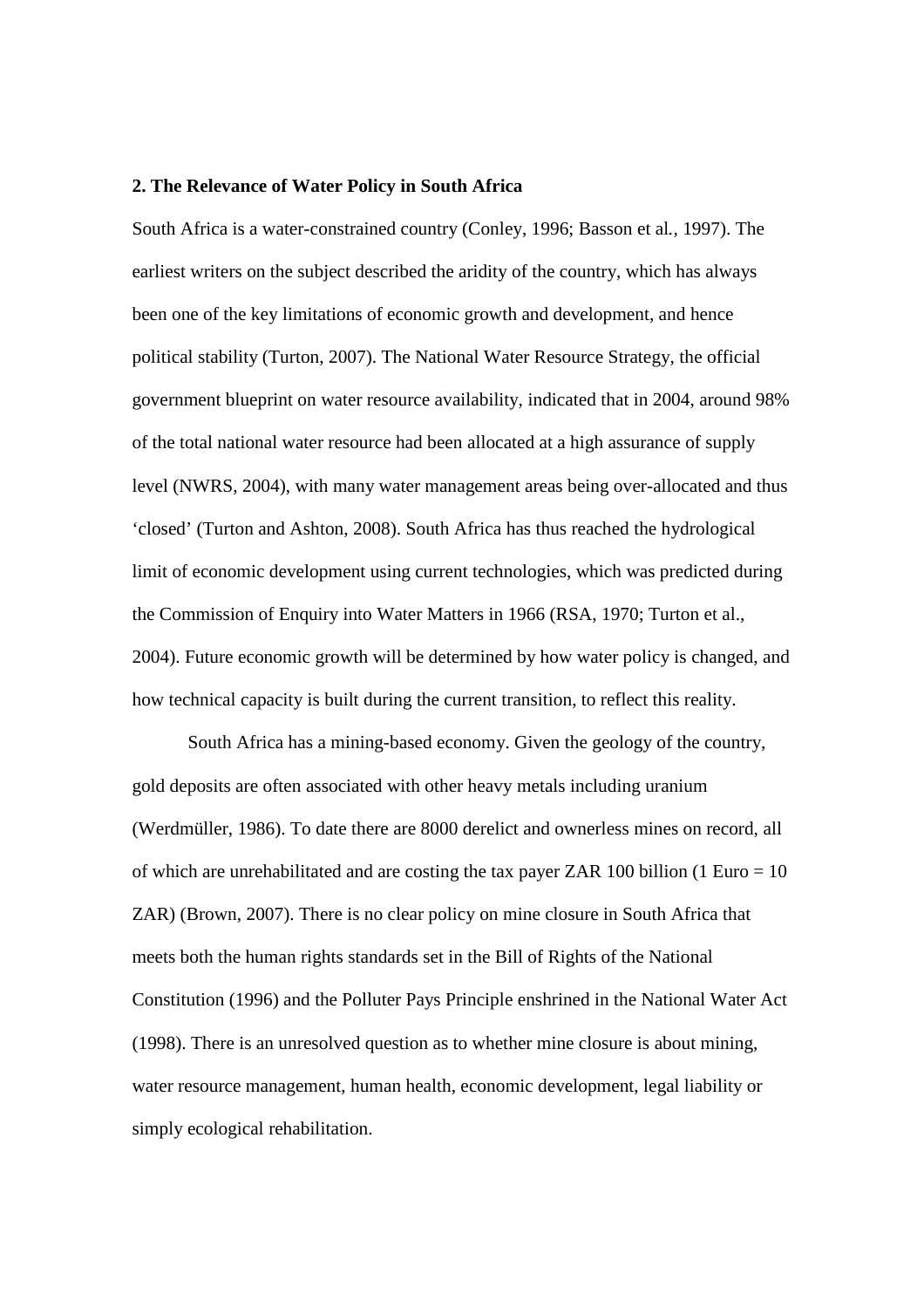South Africa has a history of human rights abuse, of which there have been a number of specific phases. This includes the Great Cattle Killing of 1856-1857 (Meer, 1900; Welsh, 2000; Peires, 2003); the ethnic cleansing of the *Mfecane* from 1816 to 1828 (Van Jaarsveld, 1975; Thompson and Lamar, 1981; Edgecombe, 1986; Welsh, 2000; Turton et al., 2004); the Second Anglo-Boer War from 1898 to 1902 that saw the first use of concentration camps (Fawcett, 1901; Hobhouse, 1901; Krebs, 1992; Pakenham, 1992; Farwell, 1999; Hasian, 2003; Mills and Williams, 2006; Turton et al., 2006); and the dismal policy of Apartheid (Meer, 1990; Du Toit, 1994; Lodge, 1994; Odendaal, 1994; Ross, 1999). This has left a legacy of winners and losers, which is highly relevant to any contemporary policy debate, as the Policy Paradigm of Redistribution takes root. The recent xenophobic violence is simply a new manifestation of this unresolved policy debate (Johnston and Bernstein, 2007; Dixon, 2008; Sibanda, 2008; Walker, 2008).

# **[Insert Figure 1 here]**

#### **3. Five Phases of the Policy Paradigm of Extraction**

The essential problem is that the existing mining policy reflects a historic legacy in which powerful financial interests coincided with the interests of a racially-defined political elite, which saw government becoming a collaborator rather than a regulator of the mining industry. This manifests as the Policy Paradigm of Extraction with five distinct phases to it (named for analytical purposes as Policy Paradigm's  $I - V$ ). The relevance of this becomes apparent when one notes that water policy *per se* has been highly responsive to changing political demands, embracing human rights concepts that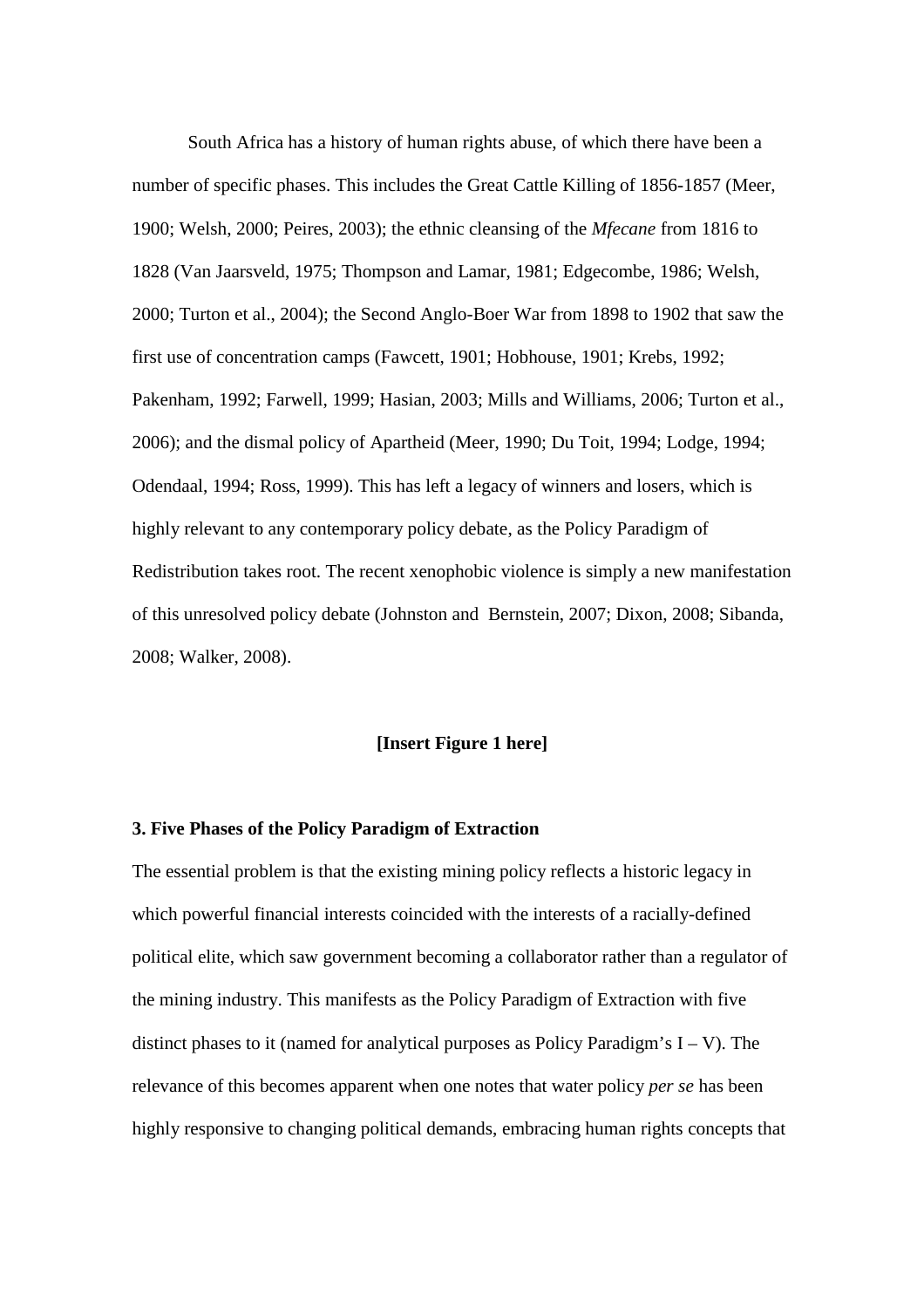are considered to be progressive (De Coning and Sherwill, 2004). This is totally at odds with the mining policy, which still reflects the historic power structures that underpinned it for so long, currently manifesting as a poorly-defined hybrid of the former Policy Paradigm of Extraction. This needs to be understood in the context of growing disillusionment at the way that some political elites have allowed their gatekeeping positions to delegitimize the democratic political process by introducing corruption to the highest echelons of government (Feinstein, 2007; Johnston and Bernstein, 2007; Muller, 2007), underscored by a growing public awareness of future ecological disasters (Eybers, 2007; Avni, 2007a; 2007b; 2007c; Gosling, 2007; Groenewald, 2007; NNR, 2007; Secretary to Parliament, 2007; Tempelhoff, 2007b; 2007c) and human health problems (CSIR, 2008; Turton, 2008).

In order to analyze these complexities in a systematic way, we need to understand the process by which the five phases of the Policy Paradigm of Extraction evolved.

#### *3.1 Policy Paradigm I: British Hegemony and Gold (1910 – 1948)*

South Africa was born as a country out of the ashes of the Second Anglo-Boer War fought over gold (Turton et al., 2006). Water policy at this time was driven by the need to establish a high assurance of supply for the mines, and therefore initially saw the British military engineers performing the task until the Rand Water Board (RWB) was established in 1903 (Tempelhoff, 2003). The Act of Union in 1910 established a selfgoverning British colony composed of four smaller units, two of which were former British colonies (Cape and Natal) and two of which were vanquished Boer republics (Transvaal and Orange Free State) in which gold was found (Geldenhuys, 1984). The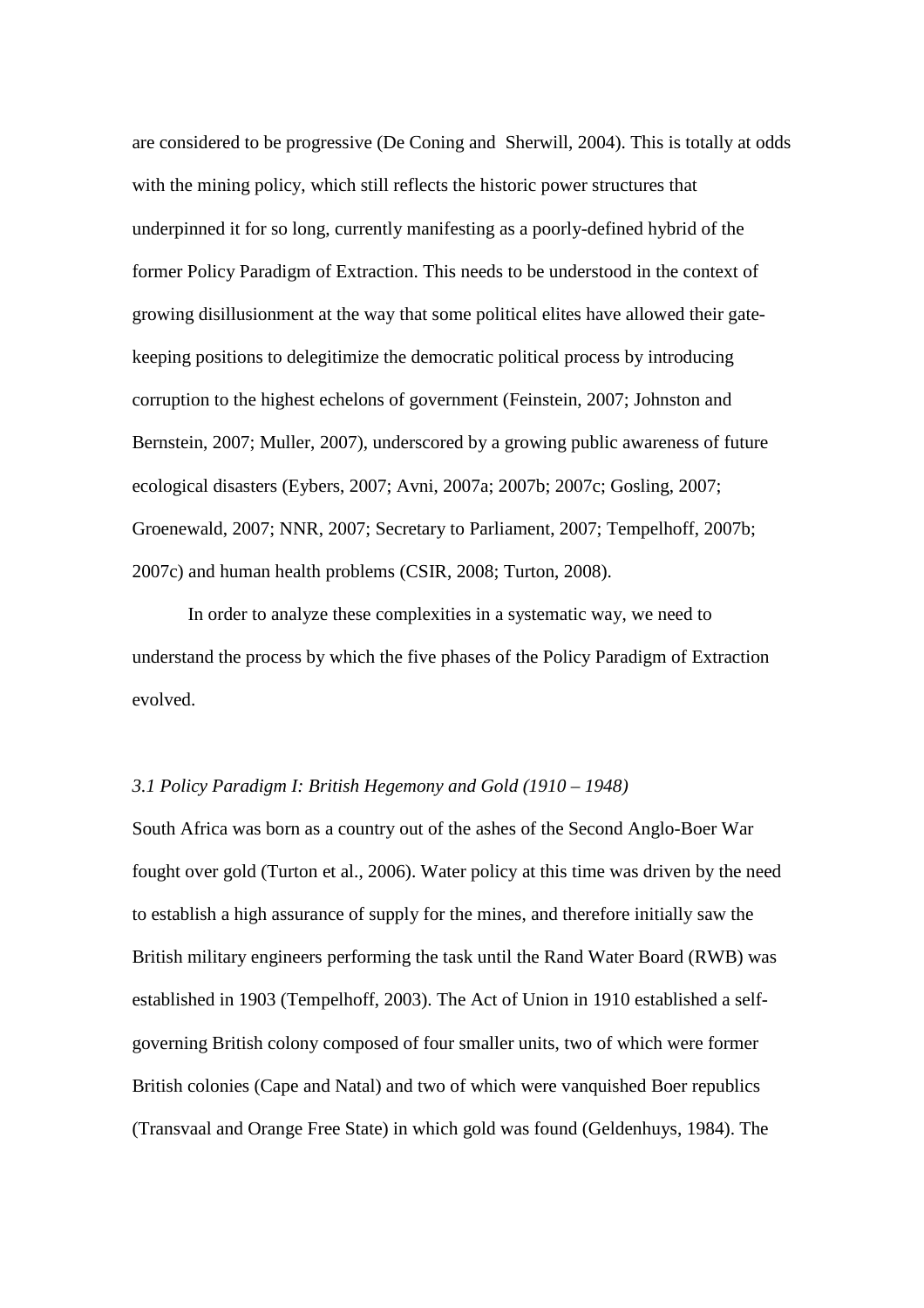rationale for the Union was resource capture, which thus became a driver in the Policy Paradigm of Extraction still relevant today. A key element of this phase was a period known as the 'Midas Touch' or 'Long Economic Boom' lasting from 1934 to the mid 1970's (Geldenhuys, 1990; Ross, 1999) (see Figure 2). Policy Paradigm I was driven by the British with the sole objective of extracting mineral wealth from South Africa, giving rise to the Policy Paradigm of Extraction, which took place in the total absence of any human rights culture.

# *3.2 Policy Paradigm II: Rise of Afrikaner Hegemony (1948 – 1961)*

Transition to this phase occurred when a group of Boer elites, many of whom had been interned during the Second World War for their pro-Nazi sentiments, seized the moment and won the 1948 general election (Liebenberg, 1987; Turton et al., 2004; Mills and Williams, 2006; Turton, 2006) ('A' in Figure 2). A characteristic of Policy Paradigm II was a split between economic power (in British hands) and political power (in Afrikaner hands), but with an invisible undercurrent of growing Black resistance (Liebenberg, 1994). The end of this phase occurred during a period of policy instability, started by a speech made by Harold Macmillan, the former British Prime Minister, in February 1960, in which he referred to the 'Winds of Change' that would sweep across Africa (Turton et al*.,* 2004; Turton, 2006). A series of protest marches took place and one became a major crisis known as the Sharpeville Massacre (Spitz and Chaskalson, 2000) triggering a loss in investor confidence ('B' in Figure 2). Government response to this was brutal, giving rise to the Armed Struggle as passive resistance to Apartheid gave way to a new armed militancy, driven by the founding of the Pan Africanist Congress (PAC) in 1959 (Liebenberg, 1994; Lodge, 1994) and the formation of Mkonto we Sizwe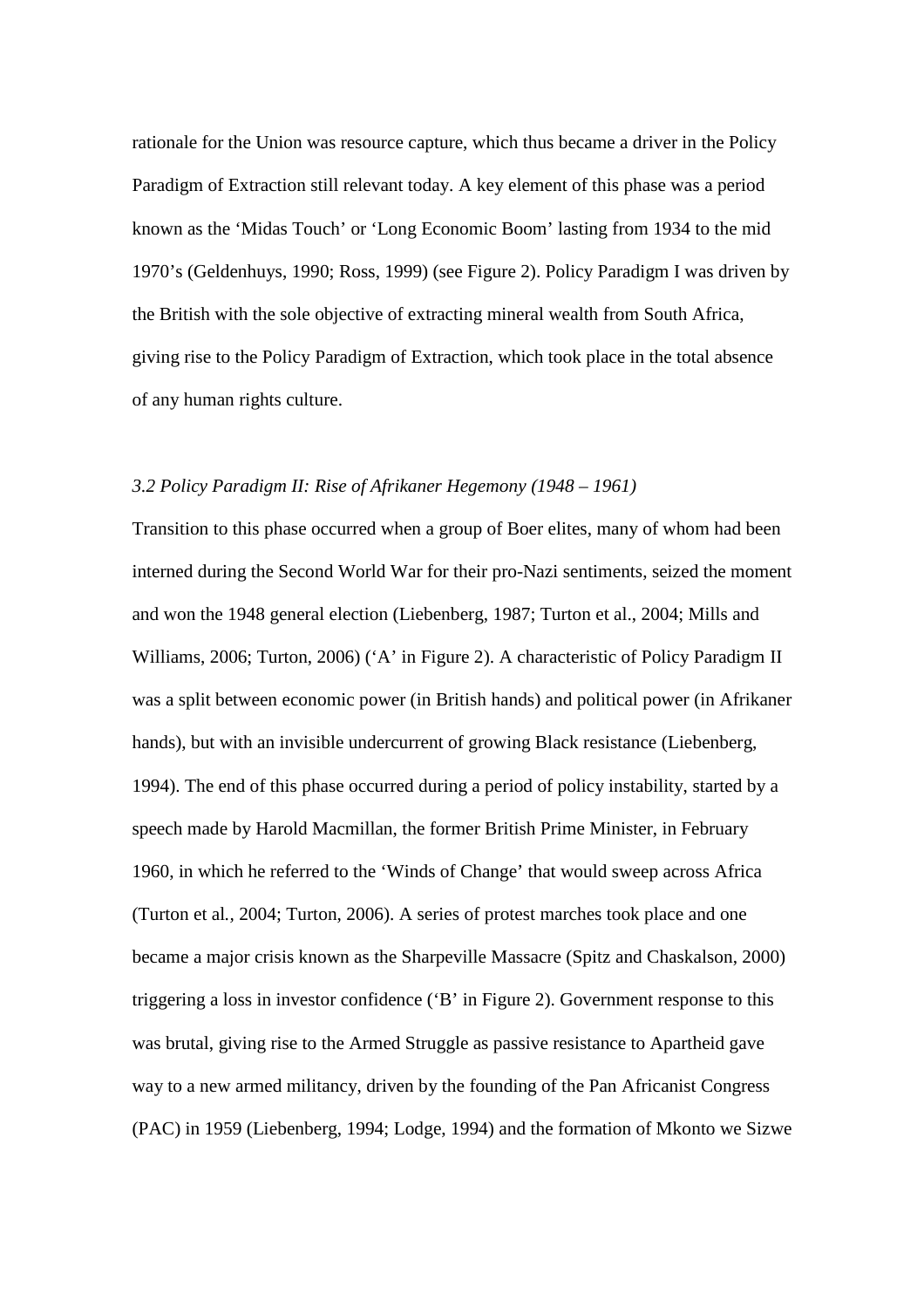(Spear of the Nation) (MK), the armed wing of the African National Congress (ANC) a short while later (Williams, 1994). South Africa started to become a pariah state as a result of these events, making state survival a significant driver of policy.

#### *3.3 Policy Paradigm III: Collaboration of State and Industry (1961 – 1976)*

The policy instability that gave rise to this transition resulted in the banning of the various liberation movements, which went into exile. On the economic side, the policy was one of rapid growth, driven by gold, but also aimed at diversifying the economy and restoring investor confidence. The Jordaan Commission of Enquiry (Jordaan et al., 1960) recognized that the only way to mine the deep ore bodies of the Far West Rand was to dewater the dolomites above the reef. A Commission of Enquiry into Water Matters was launched in 1966, during a period coinciding with the end of the era of the 'Midas Touch' or 'Long Economic Boom' (Geldenhuys, 1990; Ross, 1999) (see Figure 2), with the objective of doing a strategic-level study into the national water need for rapid economic development (Turton et al., 2004).

## **[Insert Figure 2 Here]**

In 1963 agreement was reached between the Government and the Chamber of Mines on dewatering of the dolomites of the Far West Rand (van Eeden, 2007). Two institutions were formed to deal with issues pertinent to this dewatering. The first was the State Coordinating Technical Committee on Sinkholes and Subsidence (SCTC), tasked to deal with the loss of life and property from sinkhole formation and land instability arising from the dewatering process (Kleyweght and Pike, 1982; Adler et al., 2007b). The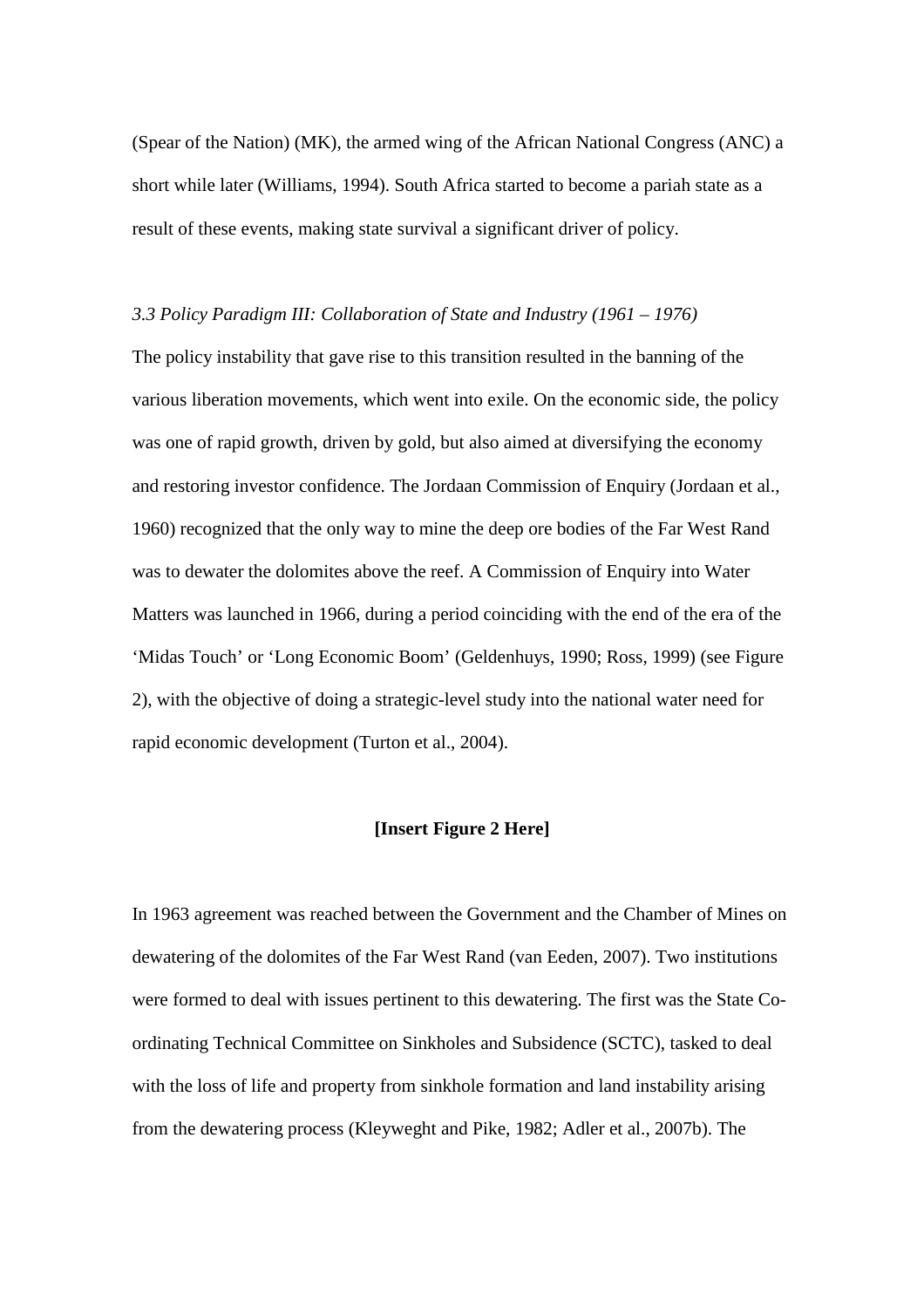second was the Far West Rand Dolomitic Water Association (FWRDWA), tasked to deal with compensation matters arising from dewatering (van Eeden, 1992; Adler et al., 2007a), consistent with some of the recommendations of the Jordaan Commission.

During the early portion of Policy Paradigm III, the Armed Struggle was starting to take effect, with attacks by the African Resistance Movement (ARM) (Du Toit, 1994), by MK using explosives set at key points (Williams, 1994) and by the *Poqo* wing of the PAC using machetes and axes to kill and maim White people who had been labeled 'settlers' (Lodge, 1994) similar to the Mau-Mau uprising in Kenya. Despite these sporadic attacks, the relative political stability arising from state repression, kept the armed struggle outside the borders of the country.

Three events heralded in a period of instability at the end of Policy Paradigm III. The military coup in Portugal had the effect of changing the regional balance of power by converting the Wars of Liberation in Angola and Mozambique into power vacuums (Turner, 1998; Turton, 2006). The Yom Kippur War in Israel (October 1973) triggered a global oil crisis (Turton et al., 2004). The Soweto Riots took place on 16 June 1976, leaving around 575 people dead in an act of violence reminiscent of the Sharpeville Massacre a decade and a half earlier (Spitz and Chaskalson, 2000; Welsh, 2000). These three events magnified each other, ending the era of the 'Long Economic Boom' (Geldenhuys, 1990; Ross, 1999) (see Figure 2).

Policy Paradigm III was characterized by the extraction of mineral wealth, using water as a strategic resource, in order to grow the economy rapidly for purposes of political survival. This saw the resource capture of minerals coincide with resource capture of water, becoming a key element of the South African Hydraulic Mission with a merging of the interests of the mining houses with the interests of the Apartheid state.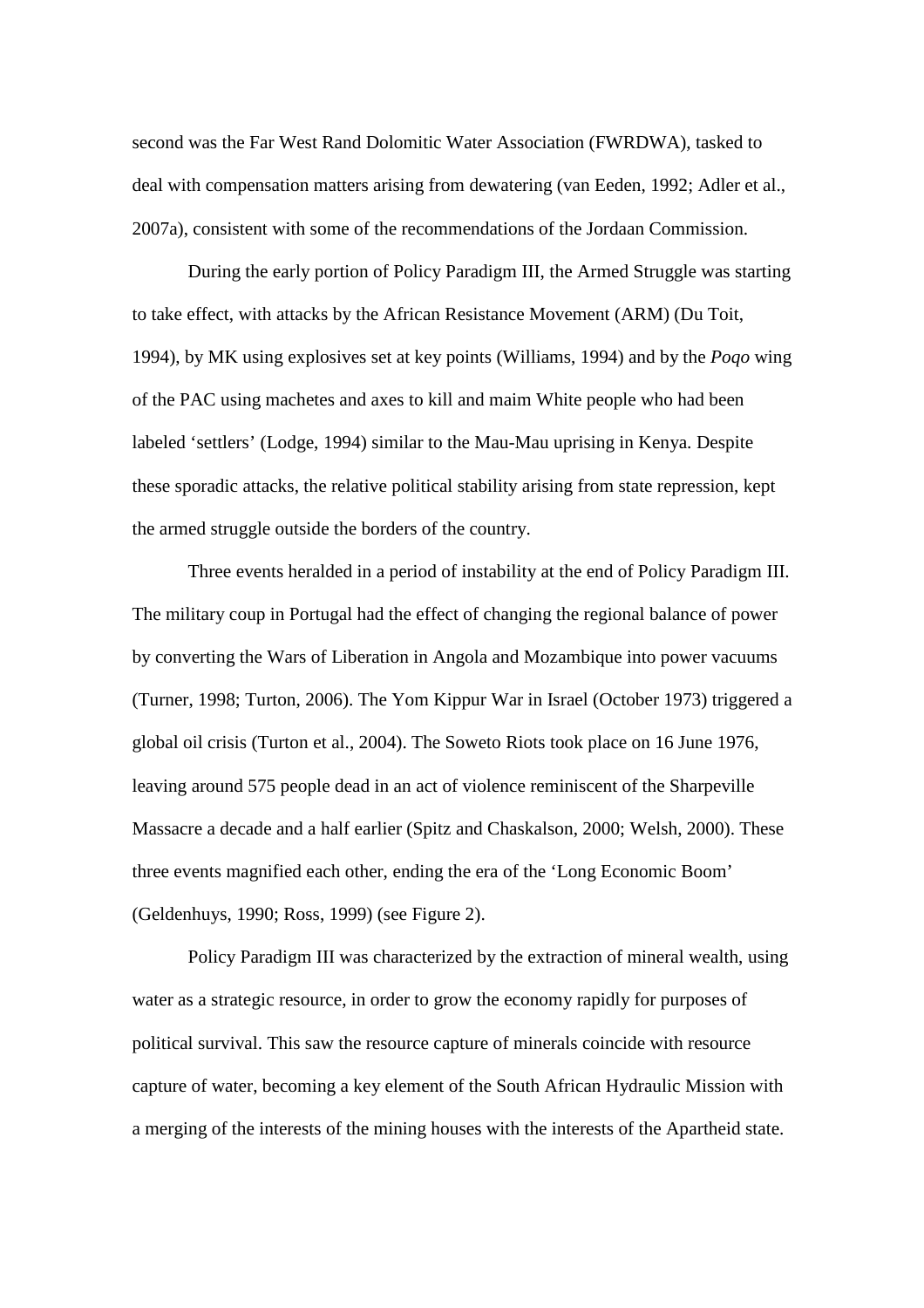Oversight was weak with the two parties (industry and the state) becoming collaborators, with environmental degradation being ignored and the costs of mining being externalized onto an uninformed public (Adler et al*.,* 2007a; 2007b). Under these circumstances there was no space for individual policy entrepreneurs.

#### *3.4 Policy Paradigm IV: State Survival and Total Onslaught (1976 – 1994)*

The policy instability phase triggering the emergence of Policy Paradigm IV was the internalization of the armed struggle, taking place on 16 June 1976 during the Soweto Riots ('C' in Figure 2). This started to push inflation into a realm where it became a driver of instability in its own right (see Figure 2) (Turton et al., 2004), transforming the external armed struggle into an internal struggle. Increasing levels of violence engulfed the entire country as the insurgency grew (Geldenhuys, 1984; Barber and Barratt, 1990; Nortje, 2003) (see Figure 3).

Water and mining policy must be understood against this strategic background. In March 1980 Prime Minister P.W. Botha made a speech announcing what he called a 'total national strategy', needed to protect South Africa from the 'total onslaught' being waged by local surrogates of the Soviet Union (Geldenhuys, 1984). The Total National Strategy saw the mobilization of South Africa's entire financial, natural and human resources on a war footing in an endeavor to thwart this perceived Total Onslaught (Frankel, 1984). Policy Paradigm IV was about state survival during the Total Onslaught period, so the Policy Monopoly that achieved this objective was to effectively protect the goose that laid the golden eggs. This translated into minimal oversight of the mining industry. A recent study of minutes from meetings of the FWRDWA and the SCTC has concluded that this lack of oversight allowed the mining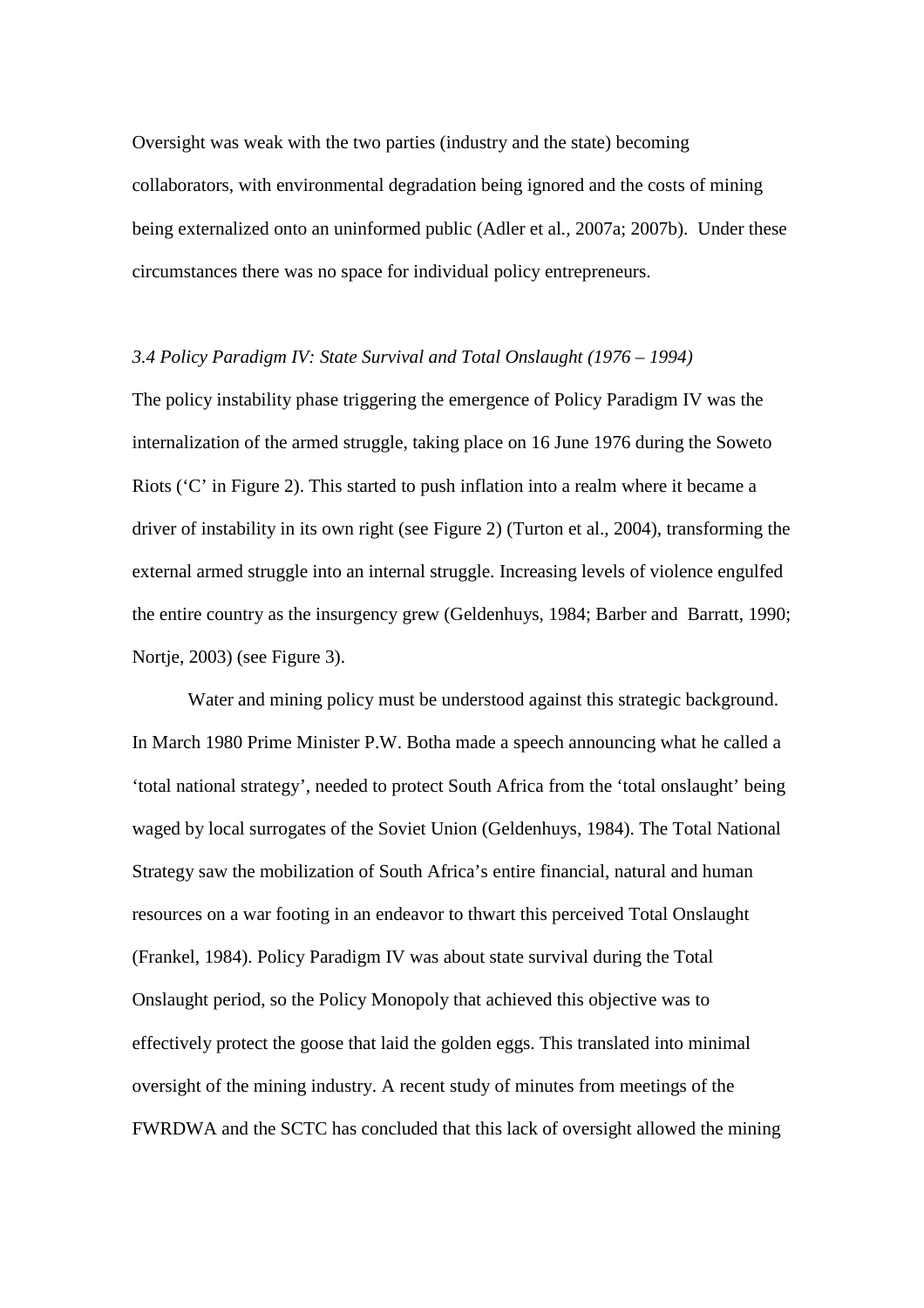companies to maximize their profits by: (a) building in complex mechanisms that avoided liabilities; (b) countering any attempts by the state to regulate the industry; and (c) by externalizing costs wherever possible (Adler et al., 2007b). A lasting consequence of this has been the systematic externalization of costs onto an unwilling society (Adler et al., 2007a) that is relevant to the current situation and still left unresolved at the time of writing.

Policy Paradigm IV was therefore about state survival in which the gold mining industry was protected, because revenue streams were needed to finance the war against the armed struggle at a time of soaring inflation driven by a variety of factors. A coalition of two main parties arose, each connected by their common interest – an increasingly embattled and illegitimate state concerned only with its own survival, and an industry concerned only with profit maximization – emerging as Policy Monopoly II with the one core objective of protecting the goose that laid the golden eggs. As with Policy Paradigm III there was no space for individual policy entrepreneurs to act as change agents.

## *3.5 Policy Paradigm V: Redistribution of Wealth and Privilege (1994 – Present)*

The key shock events that opened the policy window were both internal and external ('D' in Figure 2). Internally, the recognition that a military solution was simply not possible was being driven by a small but elite group of political insiders under the leadership of Dr. Neil Barnard of the National Intelligence Service (NIS) (Turton, 2006). Externally, the Battle of Cuito Cuanavale was the final hot confrontation of the Cold War in Africa, when Russian armored forces redeployed from Afghanistan into Angola, joined with Cuban reinforcements to the Angolan Armed Forces (FAPLA),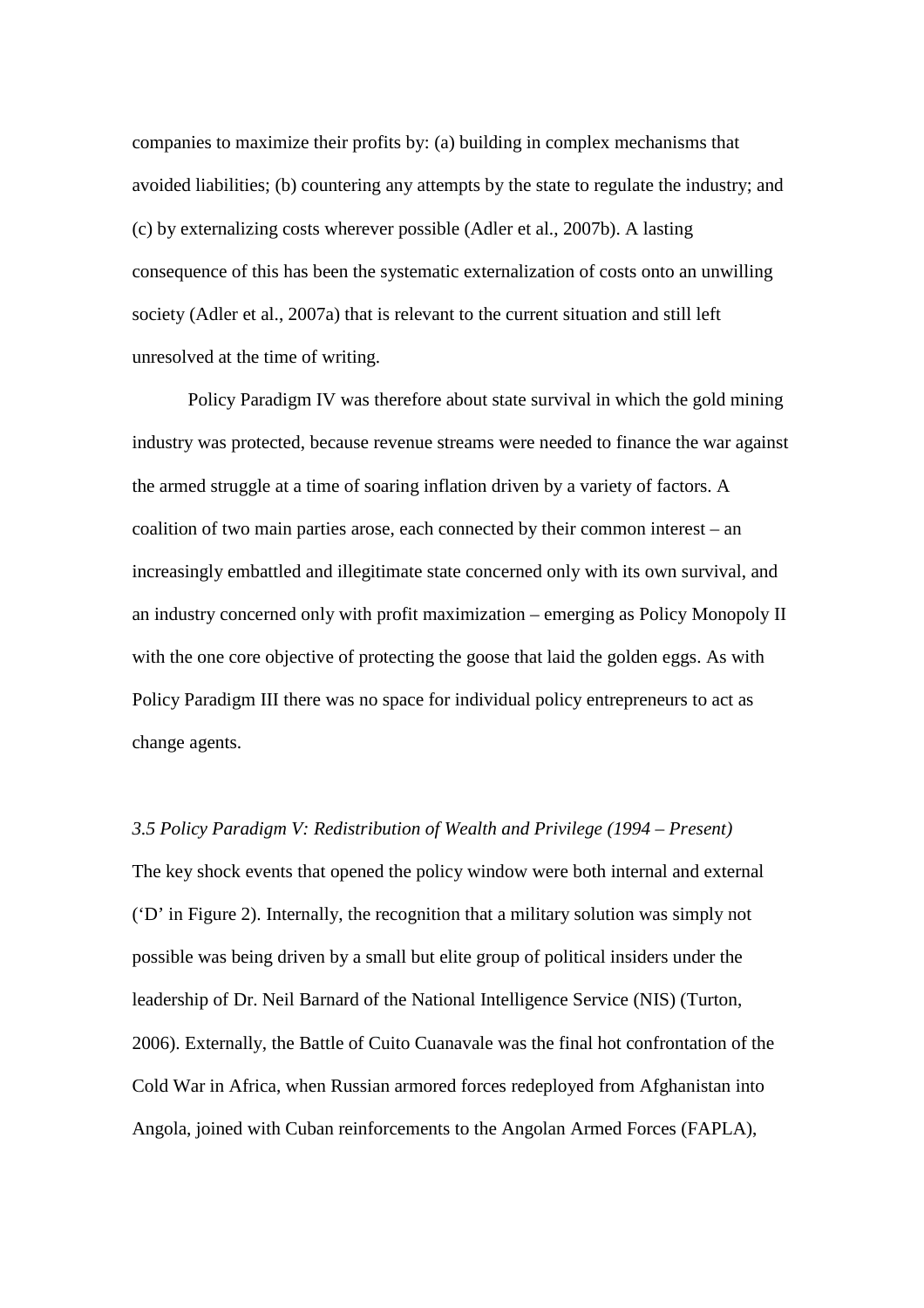resulting in an epic battle that only the veterans seem to remember today (Turner, 1998; Nortje, 2003; Mills and Williams, 2006; Turton, 2006). The tactical defeat of FAPLA allowed the emergence of a climate of negotiations, with the Convention for a Democratic South Africa (CODESA) convening for the first time on 20 December 1991 to start the work of drafting an interim constitution. This was adopted after much bloodshed in the country (Spitz and Chaskalson, 2000), with South Africa teetering on the very abyss of full-scale civil war when on 11 March 1994, heavy fighting broke out in Mmabatho as armed forces under the broad banner of the Concerned South Africa Group (COSAG) attracted the intervention of the South African Defence Force (SADF) (Turton, 2006). This was the last military engagement of significance as South Africa started the transition from war to peace (see Figure 3).

## **[Insert Figure 3 here]**

These shock events were extreme, but they were mitigated by far-reaching constitutional reform. Central to this was the scrapping of all Apartheid-related legislation. However, as an unintended consequence, all of the administrative and legal precedent needed for subsequent service delivery was lost (becoming a driver of the current unrest (Johnston and Bernstein, 2007; Dixon, 2008; Sibanda, 2008; Walker, 2008)). A major thrust of this reform was the nationalization of strategic resources that had been the subject of resource capture over the past century.

A few key pieces of legislation emerged. The Constitution (1996) enshrines the right of an individual to an environment that is not harmful to their health or wellbeing (Paragraph 24a of Chapter 2: Bill of Rights). Sustainable development is legislated in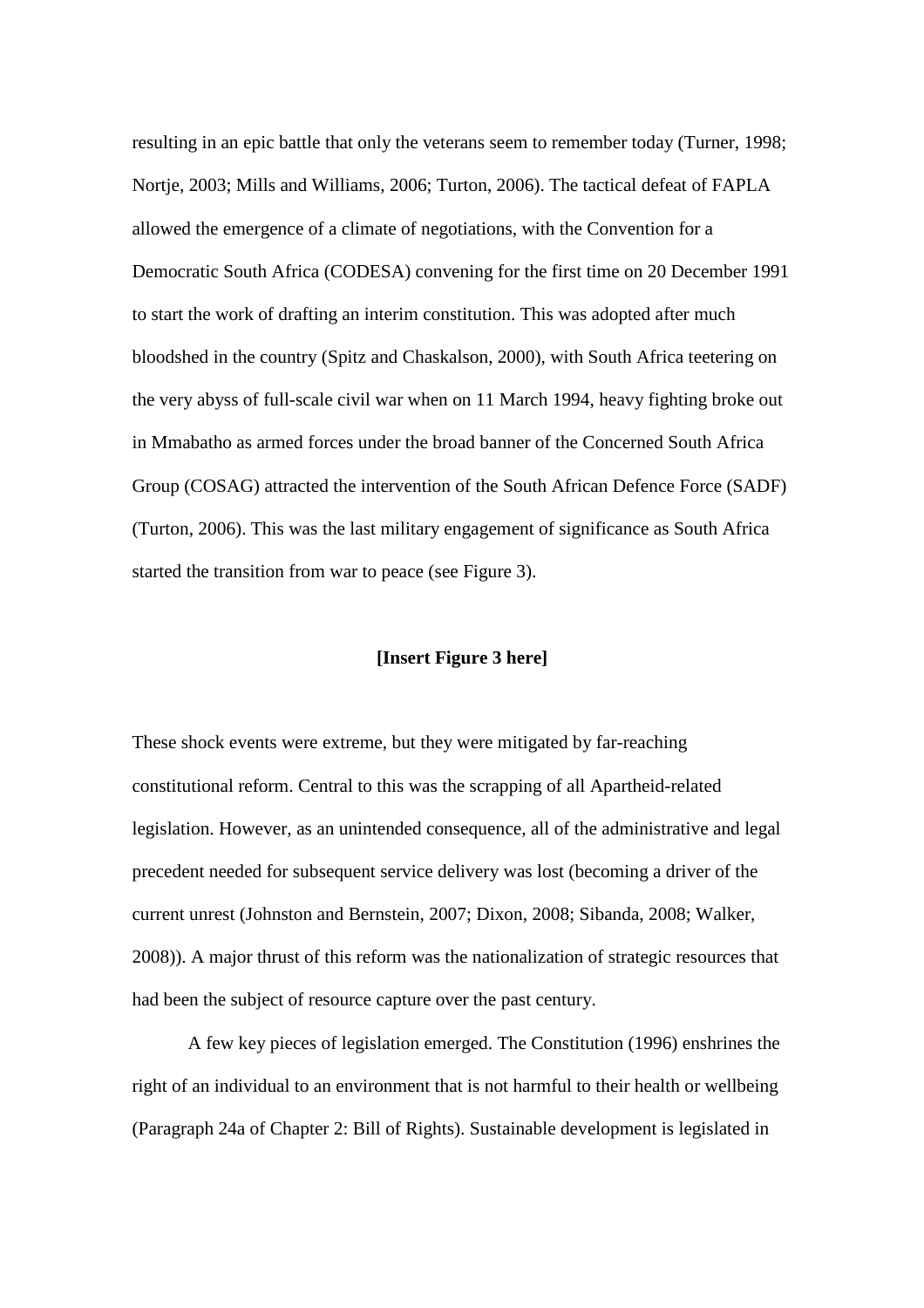Paragraph 24b of Chapter 2 of the Bill of Rights, by stating that the environment must be protected for the benefit of present and future generations through reasonable legislative and other measures that (a) prevent pollution and ecological degradation, (b) promote conservation and (c) secure ecologically sustainable development and use of natural resources while promoting justifiable economic and social development. The public is granted the right of access to information in Paragraph 32 of Chapter 2 of the Bill of Rights.

Of great importance is Chapter 3 of the Constitution mandating co-operation between all government departments. This has major ramifications for the management of mine water and other environmental and health implications rising from the mining sector, given the privileged status of that industry under the Policy Paradigm of Extraction and manifest in Policy Monopoly I (simple extraction) and Policy Monopoly II (protecting the goose that laid the golden eggs). It is this constitutional element that creates the legal foundation for Policy Monopoly III, which is all about a changed architecture of governance, with a clear separation between government as regulator and industry as the object of regulation.

Reforming the Department of Water Affairs and Forestry (DWAF), the National Water Act (1998) nationalized water resources under private control (DWAF, 1996; 1997; de Coning and Sherwill, 2004). This places heavy emphasis on historic redress by using water as a vehicle for other reforms in society. Implicit in this is the land ownership issue arising from the inequity of the 1913 Native Land Act. Given that water gives land its value, by controlling water rights, it is believed that signals can be sent out precipitating a managed land reform process as well, avoiding the Zimbabwe-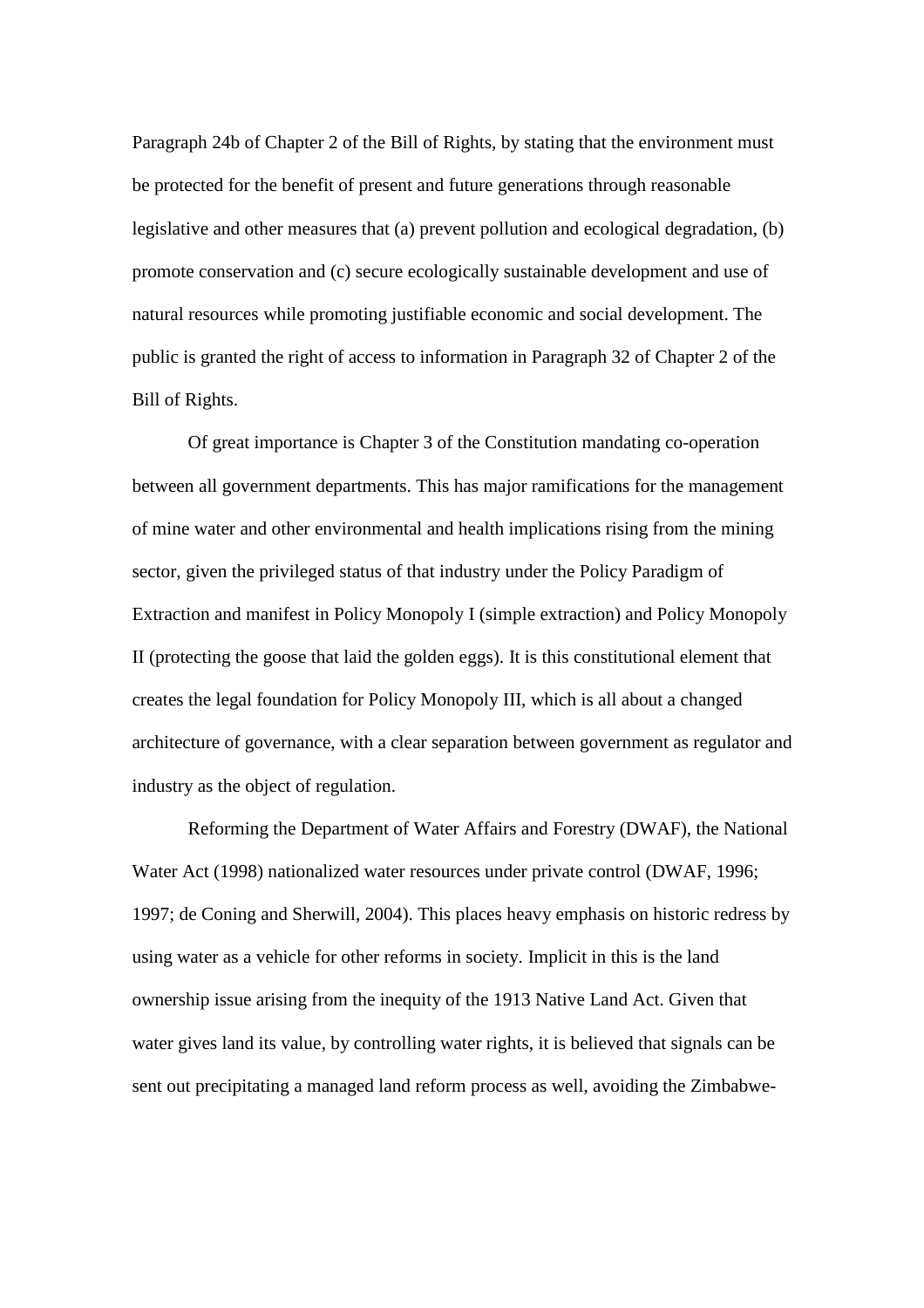styled economic meltdown that arose after land was nationalized and banks lost their collateral. Embedded in this legislation is the Polluter Pays Principle.

Reform on the mining side has been less dramatic. The Mineral and Petroleum Resources Development Act (Act 28) (2002) defines a residue stockpile, but as with the earlier Apartheid-era legislation, does not define mining waste, thereby exempting this from waste management practices deemed to be 'normal' for other industries. Mineral residue (i.e. 'waste') is considered to be a potential future source of minerals and therefore not waste (Godfrey et al., 2007). This gives the industry enormous protection, so the legacy of past inequity has not been addressed, despite calls for this from the Department of Environmental Affairs and Tourism (DEAT) (Oelofse, 2008). The Mine Health and Safety Act (Act 29) (1996) regulates the human environment underground, but exempts mineral residue from being defined as waste. This also reflects the Apartheid past, because the Hazardous Substances Act (Act 15) (1998) defines Group IV hazardous substances as being radioactive material outside a nuclear installation as defined by the Nuclear Energy Act (Act 46) (1999), leaving an undefined grey area around radioactivity produced from mining activities (Godfrey et al*.,* 2007). The National Environmental Management Act (Act 107) (1998) requires remediation of environmental damage, while supporting the re-use of mineral waste, nullifying its classification as being waste. The National Environmental Management: Air Quality Act (Act 39) (2004) determines the management regime for dust and air pollution arising from mining. The National Nuclear Regulator (NNR) and the Nuclear Energy Act (Act 46) (1999) both recognize that mineral waste from gold and uranium mines might be radioactive (Godfrey et al., 2007).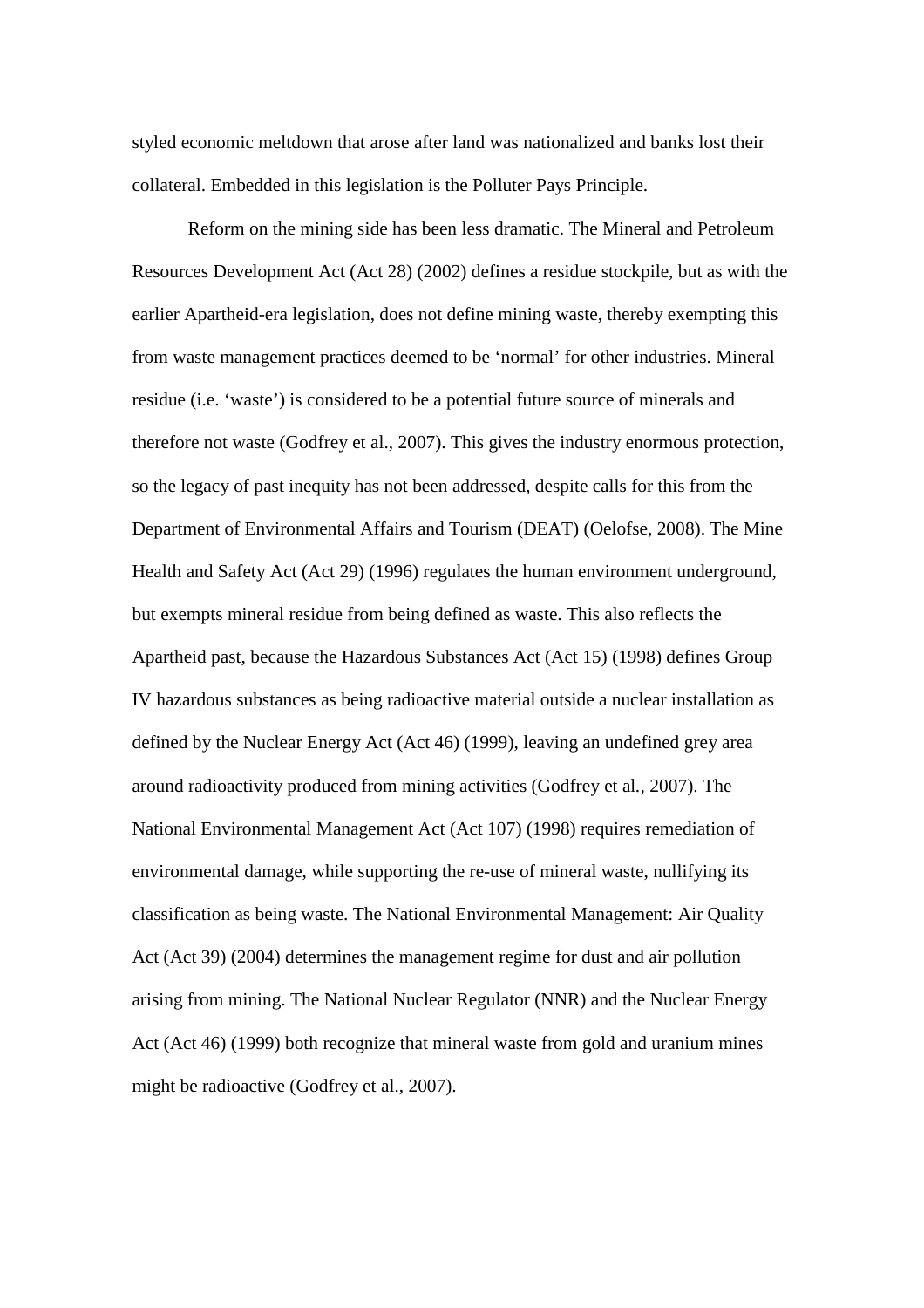Regarding economic reform, the main thrust is for economic growth to address historic inequity by means of redistribution. This process has evolved along three distinct lines. The first in the immediate post-Apartheid-era is the Reconstruction and Development Programme (RDP), which focuses on the initial needs for reconstruction in a society torn apart by more than a century of endemic violence (RDP, 1994). The second is the Growth, Employment and Redistribution (GEAR) program, which focuses on the need for rapid economic growth to make up the backlog of economic stagnation, caused by the violence of the internal struggle phase that heralded in Policy Paradigm IV, and the economic sanctions flowing from that time. The third is the Accelerated and Shared Growth Initiative for South Africa (ASGISA), based on first-order principles (human dignity, social equity, justice, fairness, democratic governance), substantive principles (sustainable use of resources, protection of ecosystem integrity, balance between development and protection), and process principles (integration, innovation, consultation, participation, phased implementation) (ASGISA, 2006).

#### **4. Actors and Strategies of Transition Management**

The nett result of the legal and political reforms is that the strategic landscape in which mining is embedded has changed, but is still complex. For the first time in South African history, there is space for individual policy entrepreneurs to act as change agents. Using the five strategies of transition management postulated in this book as a conceptual lens, the South African case study offers some useful insights.

The opening of the policy 'space' in the immediate post-Apartheid period released five identifiable sets of policy entrepreneurs, each with different interests and thus strategies for transition management: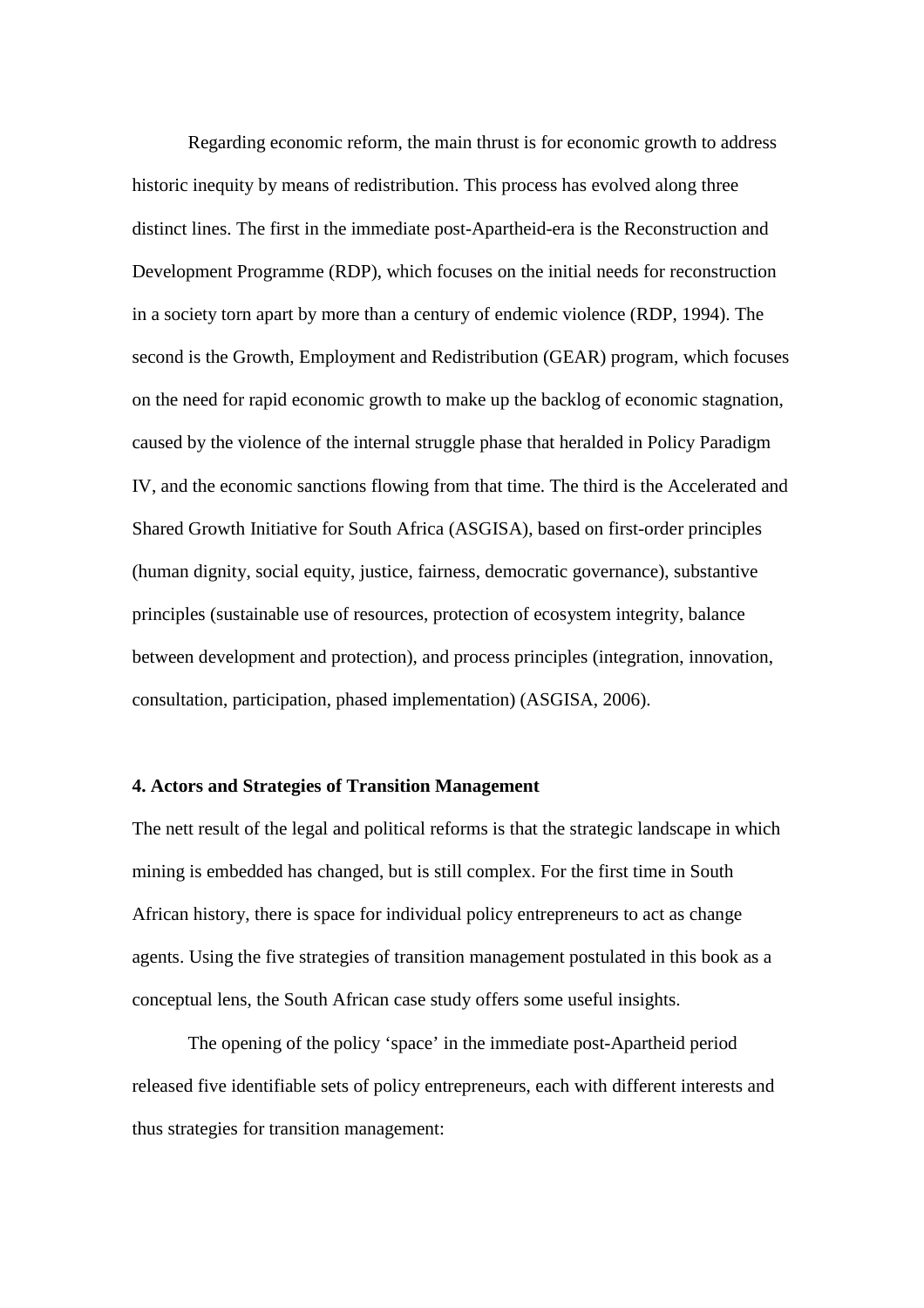*The Liberation Leaders* created the legal, moral and logical foundation for the Policy Paradigm of Redistribution to act as a counter-balance to the Policy Paradigm of Extraction (see Figure 1). The most notable here are Nelson Mandela, who created a climate in which reconciliation could be a viable alternative to endemic violence; and Kader Asmal, who became the first democratically elected Minister of Water Affairs. It was under Kader Asmal's inspired leadership that the legal reform took place in the water sector (De Coning and Sherwill, 2004). It is significant that no policy entrepreneur of similar status and credibility was appointed to lead the mining sector, probably accounting for the disparity in policy reform between these two sectors. The strategy used here was the development of new ideas and embedding them in legislation. Significantly, policy reform in South Africa is driven by legislation, rather than having the final legislation reflect the outcome of an evolutionary process of policy reform, which is typically the case in most mature democracies.

*The Mining Industry* immediately sought to protect its vested interests when democracy came in 1994. Falling back on the experience gained from thirty years of self-regulation during Policy Paradigms III and IV, they had already prepared themselves by learning how to outmanoeuvre government attempts to regulate them (Adler et al*.,* 2007b). They can be regarded as policy opponents and their strategy is based on destroying any evidence for liability and/or culpability. This has resulted, for example, in attempts to disband the FWRDWA and SCTC, because those two bodies have detailed minutes of past meetings and masses of data that can be used to apportion specific liability. The apparent logic is that if those data disappear, then so too does any evidence that might form the legal foundation of future litigation. One tactic has been for a specific mine, know to be a major polluter, to appoint Mariette Liefferink (see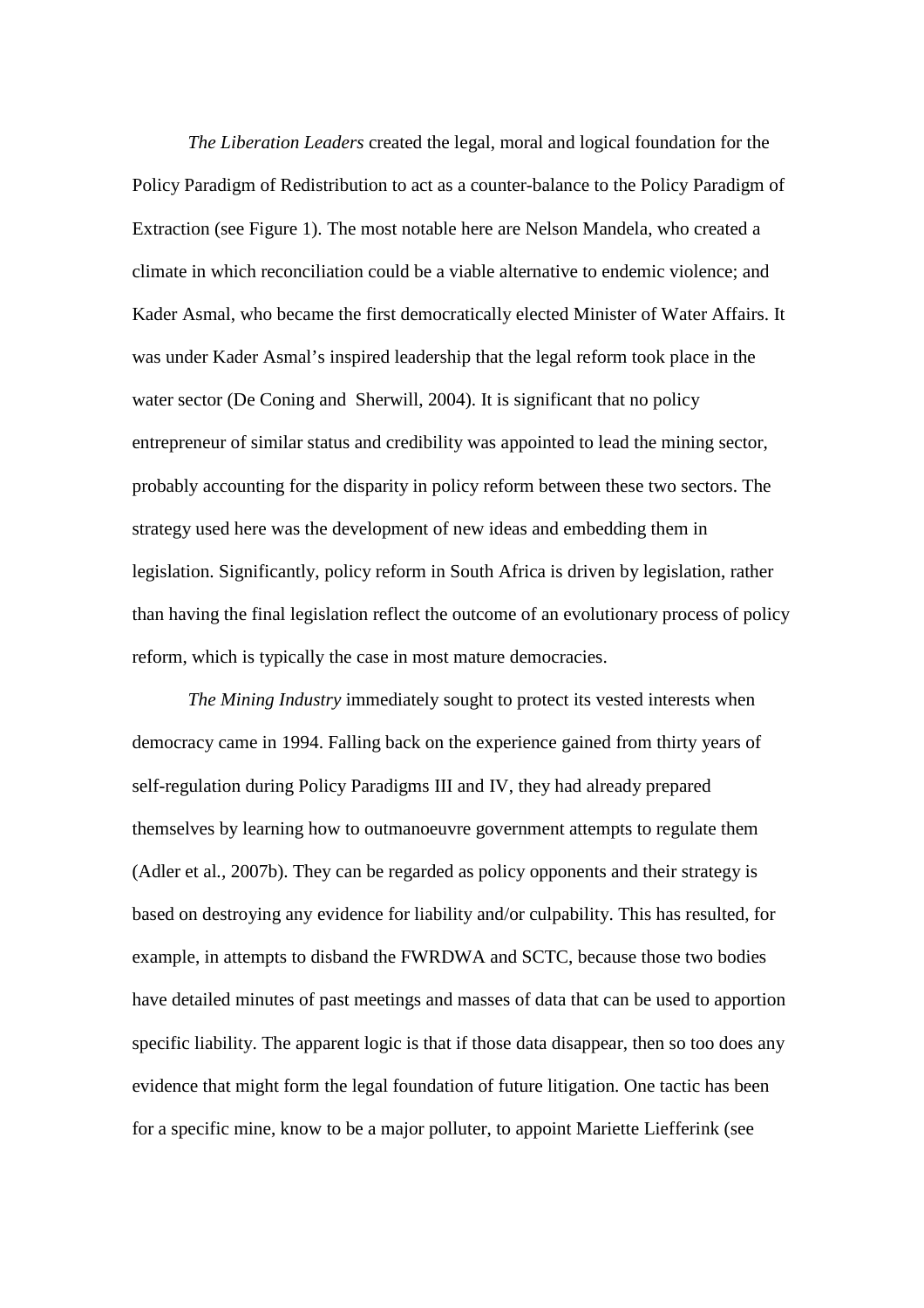below) as public participation manager to one of their operations, ostensibly to drive a new corporate social responsibility process, but then to control her by giving her an inadequate budget. Another tactic has been to attack the credibility of scientists challenging the *status quo* (Coetzee et al*.,* 2006), most notably by dubbing this specific report as the 'Infamous 1214'.

*Civil Society* is emerging as a key policy entrepreneur (Van Eeden, 2007), deriving its energy from public opinion, inflamed by decades of abuse by both government and the mining industry, bent on retribution and the desire to hold 'perpetrators' accountable for human rights abuses (Avni, 2007a; 2007b; 2007c; Brown, 2007; Gosling, 2007; Groenewald, 2007). This sentiment is captured in one newspaper article, written in response to the governments proposal that the mines must clean up their own pollution, stating that, 'to ask the polluter to fix the mess [they had created] was like appointing a convicted paedophile to manage the orphanage' (Tempelhoff, 2007b). Under the doggedly persistent leadership of Mariette Liefferink (Eybers, 2007), an environmental activist and self-proclaimed whistle-blower, a range of NGO's are now taking on the issue of acid mine drainage (AMD) (Marshall, 2007b). Probably the most prominent of these NGO's, at least in a leadership sense, is the Federation for a Sustained Environment (FES), in which Mariette Liefferink plays a coordinating role. The strategy used here is coalition building and the selling of new ideas. Other NGO's include the Wonderfontein Action Group (WAG), the Potch Petitioners, the Randfontein Environmental Action Group (REAG) and the Public Environmental Arbiters (PEA). Given the radioactivity aspect of gold-driven AMD, there is also a strong anti-nuclear component to this coalition. The main thrust of this coalition building is AMD, initially from the gold mining areas of the Far West Rand, thus being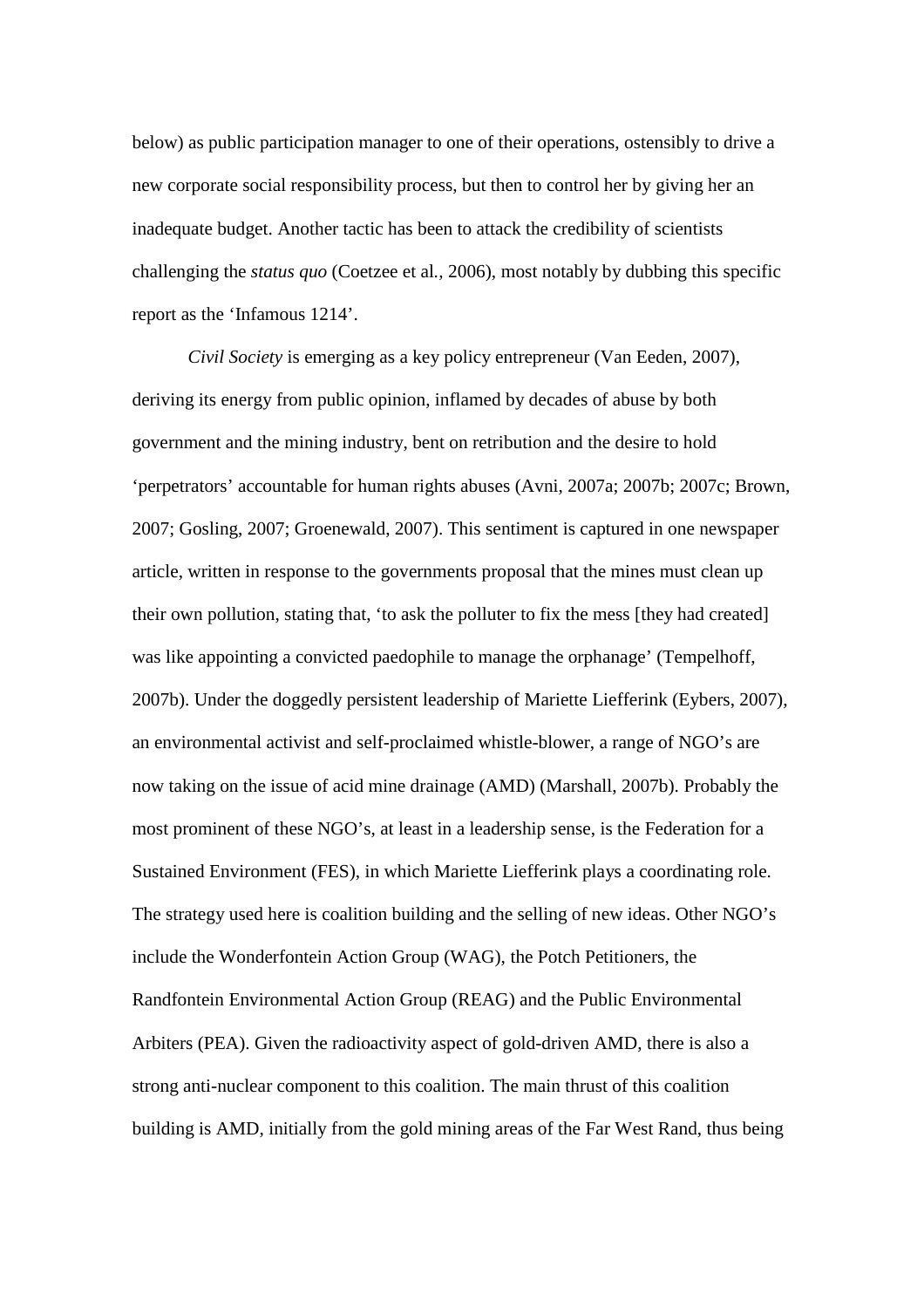associated with the thirty years of activity of the FWRDWA and SCTC. Their tactic is to oppose attempts to disband these two institutions and to preserve the data as public documents commensurate with the Constitutional imperative of public access to information. They rely heavily on scientific outputs from the epistemic community (dealt with below), and are avid consumers of this information. Their coalition activities are now spreading to embrace communities affected by coal-driven AMD, which has a slightly different chemistry, but affects a larger geographic extent of the country (Hobbs et al., 2008). The main thrust of civil society is liability, with a case being made for the prosecution of directors of mine companies, and/or senior civil servants, for failing to meet the constitutional mandate of providing an environment that is safe (Marshall, 2007a; Tempelhoff, 2007a). The advocate being used is a heavy hitter, having represented Nelson Mandela on many occasions, so his credibility is similar to that of the Liberation Leaders noted above. They have successfully linked water to politics however (Mmemezi, 2008; Nyathi, 2008; Secretary to Parliament, 2007), tapping into the broader political energy of failing service delivery (Dixon, 2008; Johnston and Bernstein, 2007; Sibanda, 2008). Significantly, civil society as policy entrepreneur shows no signs of recognizing the government's economic development policies, most notably ASGISA (2006).

*The Epistemic Community* is emerging as a major actor, with two specific national science councils and one university being directly involved. The first is the Council for Geosciences (CGS), which has played a leading role in generating the first high confidence peer reviewed public domain reports indicating that AMD is associated with radionuclide and heavy metal contamination (Coetzee, 1995; Coetzee et al*.,* 2002a; 2002b; 2005; Wade et al., 2002). The most important of these has undoubtedly been the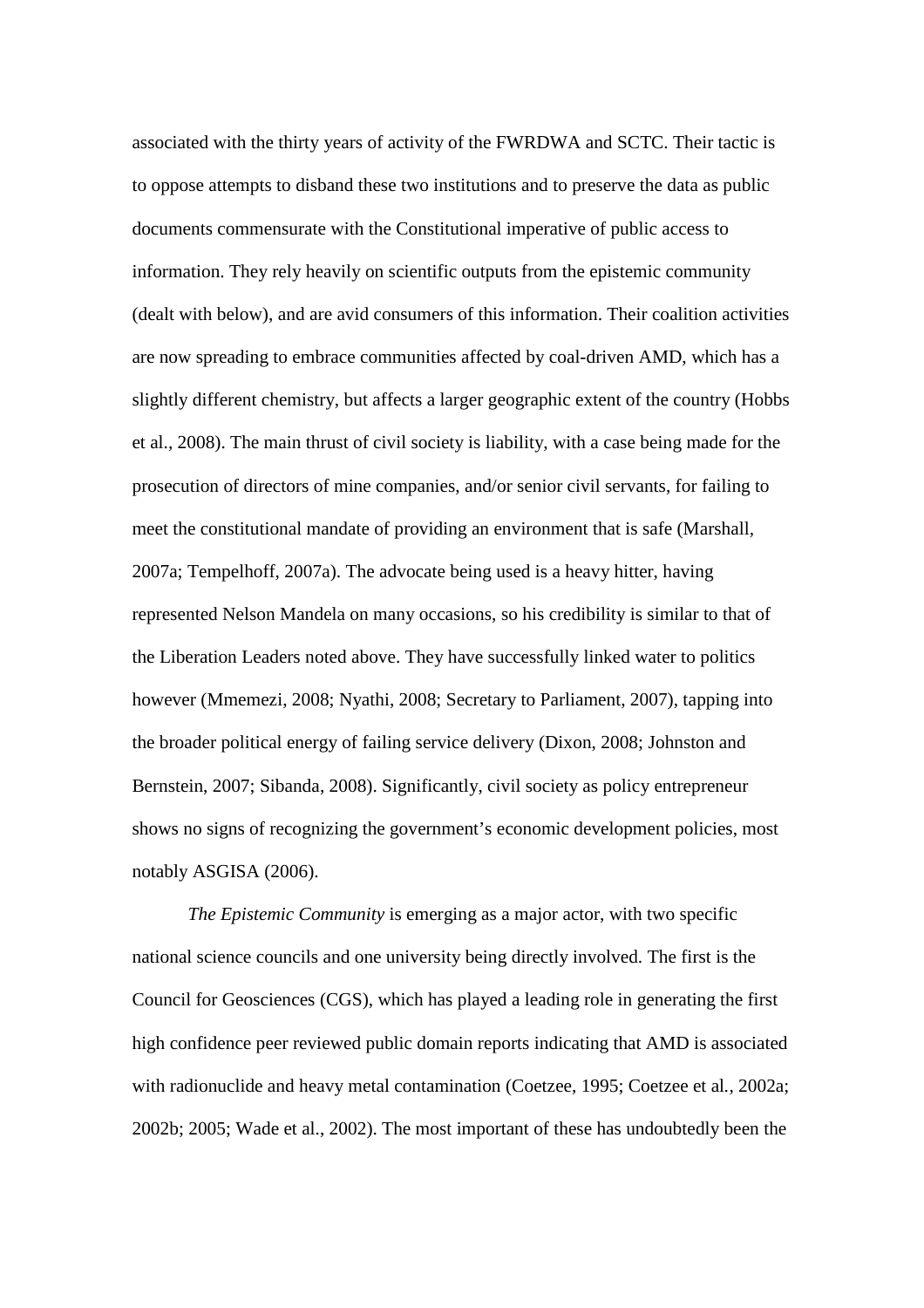so-called 'Report 1214' (Coetzee et al., 2006), which can be regarded as being a pivotal document, given the fundamental way that it has changed the policy debate. This pioneering work has been eagerly taken up by civil society who have actively popularized it (Avni, 2007a; 2007b; 2007c; Brown, 2007; Carte Blanche, 2007; Gosling, 2007; Groenewald, 2007) even in the international media (IRIN, 2008). The second is the Council for Scientific and Industrial Research (CSIR), which was slow to react initially, but once the CGS research had been published, the CSIR became deeply involved. The CSIR work is focused on two specific areas of perceived scientific importance. The first is the need to build scientific capacity to conduct the first national level epidemiological study of people potentially affected by radionuclide and heavy metal contamination using human deciduous teeth as specimens (the so-called Tooth Fairy Project) (CSIR, 2008). To date efforts have failed to bring the Medical Research Council (MRC) on board, ostensibly because of their own lack of capacity. Central to this is the need to build national capacity around water quality management, specifically arising from AMD, but also related to human health in a population that has the highest burden of HIV/AIDS in the world. This is being developed into a proposed National Water Quality Science, Technology and Policy Program (Turton, 2008). The North West University has also played a leading role (Winde and van der Walt, 2004; Winde, 2005). The strategy used by the epistemic community has been the development of a more robust scientific platform on which the new ideas inherent to the Policy Paradigm of Redistribution can be operationalized, thereby hoping to build on the efforts of the Liberation Leaders noted above by putting their constitutional ideals into sustainable practice. Significantly, the CSIR recognizes the governmental economic policy (ASGISA, 2006), but also recognizes the constitutional imperatives of human rights and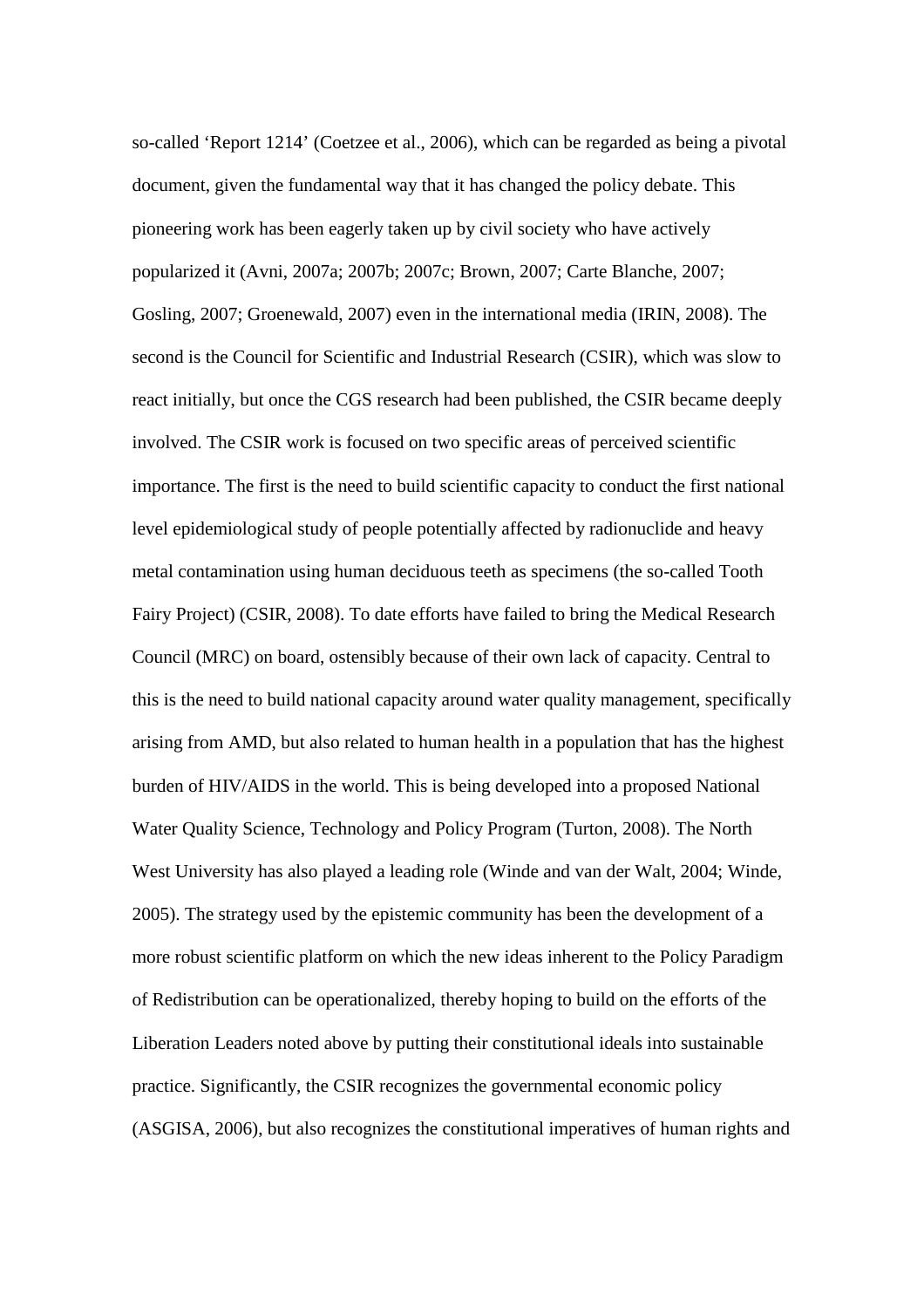cooperative government (Turton, 2008). Attempts at coalition building by the epistemic community are hampered by the civil society insistence on liability for the mines, their failure to recognize the need for economic development, and their insistence that there have been too many reports generated and not enough 'action'. There is some convergence between the CSIR and the needs of local government, specifically with respect to the Tooth Fairy Project (Mmemezi, 2008; Smillie, 2008), brokered by the FES (the civil society actor noted above).

*Research Funders* are important policy agents. The Water Research Commission (WRC) is a statutory body, created by the Commission of Enquiry into Water Matters in 1966 (RSA, 1970; Turton et al., 2004) and mandated to fund strategic water research. The WRC opened up public funding to research that had previously been classified and thus out of the public domain. The first known work relevant to this analysis was on human health implications from groundwater (Toens et al., 1999). Other significant projects include 'Report 1095' (Wade et al., 2002) that developed a methodology for the assessment of radioactivity in sediment of rivers downstream of gold mining activities. Undoubtedly the most important is 'Report 1214' (Coetzee et al*.,* 2006), which can now be considered a pivotal document of the same calibre as the Jordaan Commission of Enquiry (Jordaan et al, 1960) and the Commission of Enquiry into Water Matters in 1966 (RSA, 1970) by virtue of the impact it is likely to have on policy reform. The WRC is currently considering funding the Tooth Fairy Project (CSIR, 2008; Smillie, 2008), which will again be a national first if the funding is allocated. The strategy used by the WRC is merely to support initiatives developed by the epistemic community, so it is not an agenda setter in the policy field. Its role is thus important but benign. When approached the WRC has been willing to support ground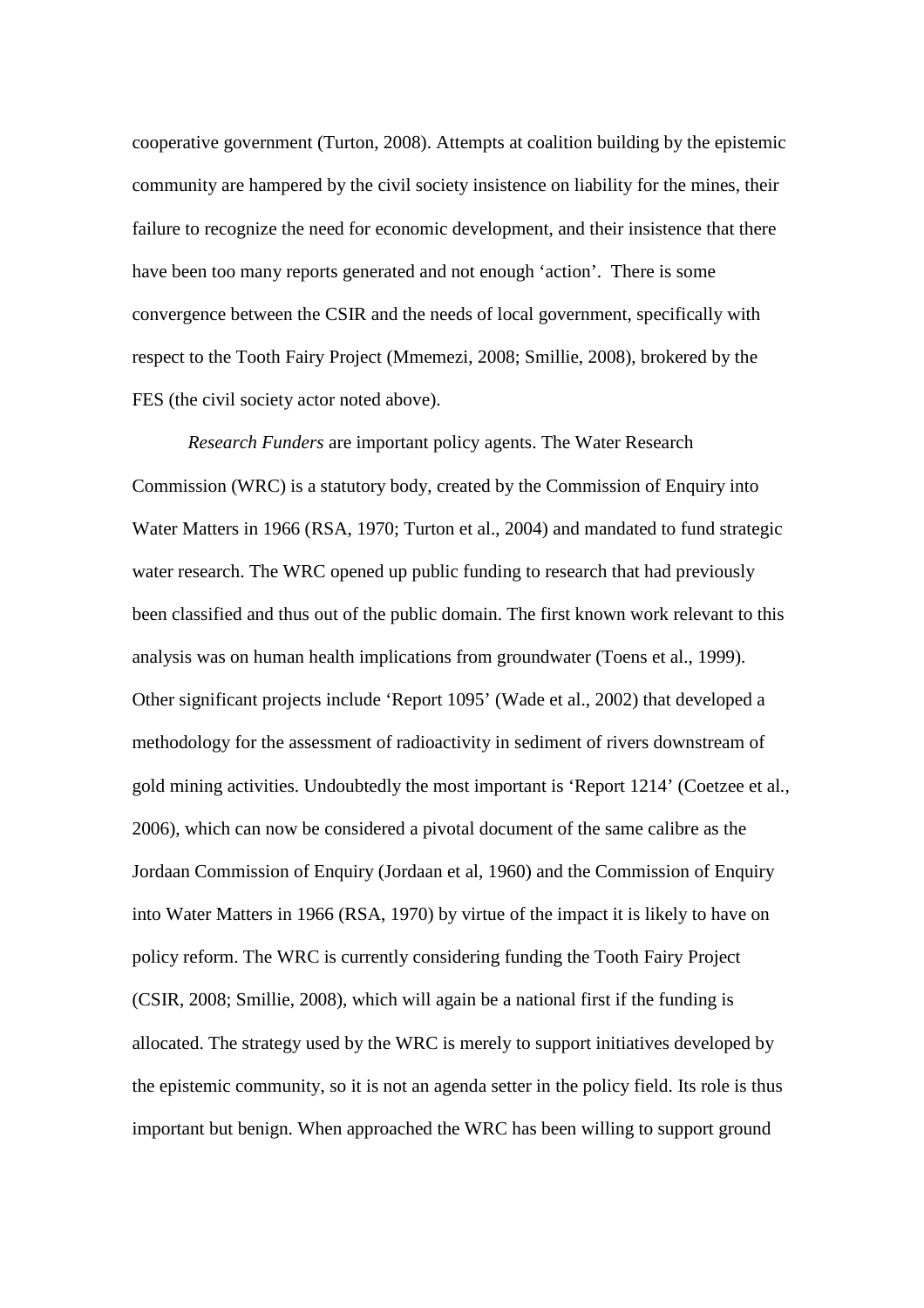breaking (and hence potentially controversial) research projects, most notably 'Report 1214'. They are hampered by the non-existence of a coherent national response to AMD, so the CSIR is trying to help with the development of the proposed National Water Quality Science, Technology and Policy Program (Turton, 2008).

#### **4. An Assessment of These Strategies**

An assessment of the strategies for transition management used by the various change agents reveals an absence of any evolution beyond the first two phases of developing new ideas and building coalitions. This is significant, because while different actors show different forms of policy entrepreneurship, none have yet managed to reach a point where fundamental policy change has occurred, entrenching the status quo. Having noted this limitation, there are at least four significant areas of either convergence or divergence that can be identified.

*Leadership* of the caliber of the Liberation Leaders noted above is a limitation. Their contribution was to establish a foundation for the Policy Paradigm of Redistribution and to create Policy Monopoly III, but the absence of inspired leadership on a continual basis has limited the impact that this policy reform could have had. Instead, the ruling party has become mired in corruption scandals (Feinstein, 2007), most notably over the acquisition of a large arms shipment, the repercussions of which are still reverberating around the country, to the point that the second democratically elected President, Thabo Mbeki, was removed from office on 20 September 2008. This has diverted resources and attention from policy reform, creating a crisis of service delivery, including the national energy crisis that brought the economy to a halt in 2008.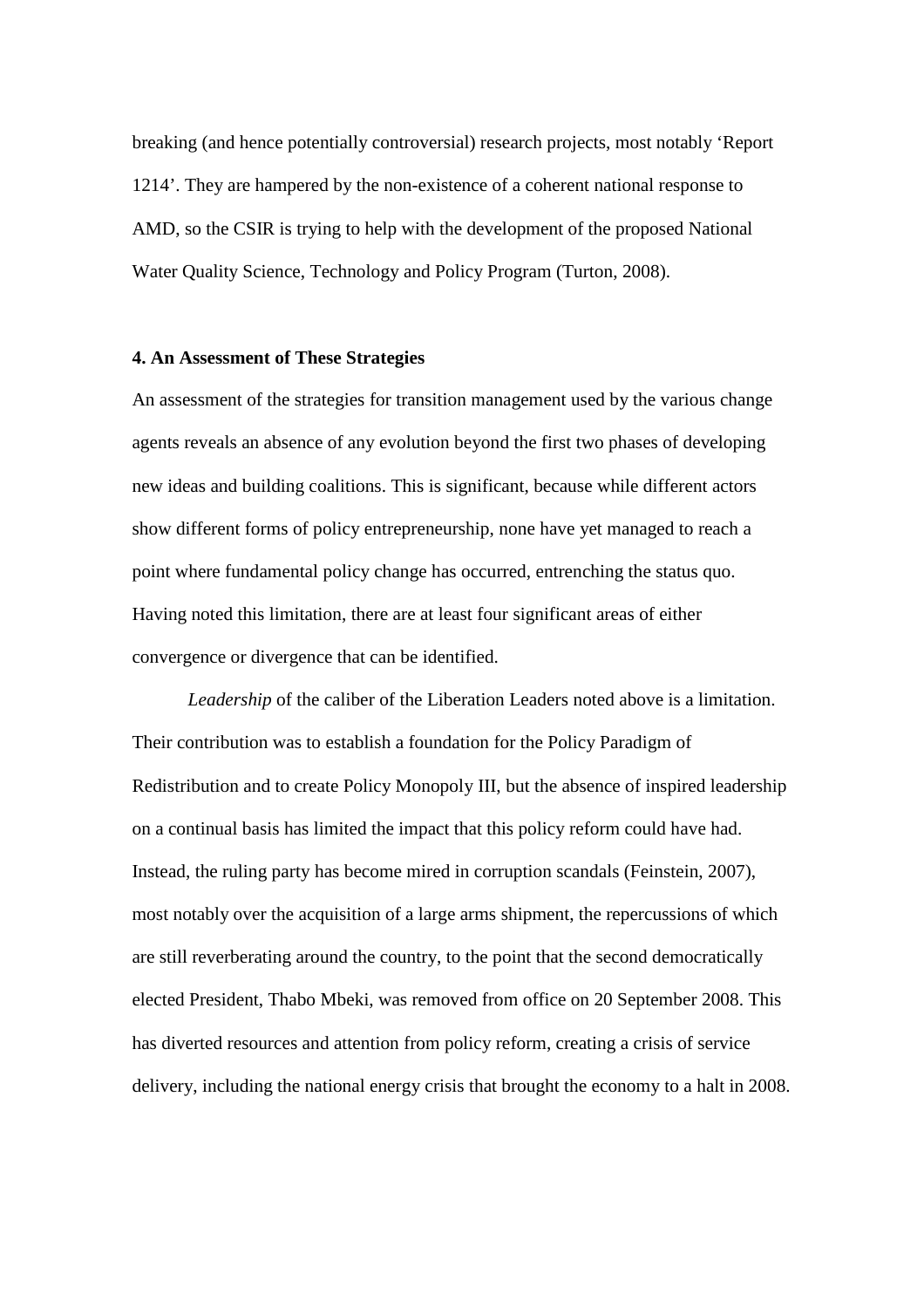*Government Restructuring* has happened so many times in succession since the transition to democracy in 1994, that some government departments are no longer capable of meeting their mandate for service delivery (see Johnston and Bernstein, 2007; Nyathi, 2008). This restructuring has had a range of unintended consequences, one of which has been the loss of scientific capacity in the CSIR because of an inappropriate funding model (Walwyn and Scholes, 2006). This has eroded the capacity of the CSIR to generate the technical solutions needed to solve the AMD problems facing the country today. There are concerted efforts to change this situation however, with plans being tabled to create enough synergy to rebuild the lost capacity (Turton, 2008). Significantly, the mooted National Water Quality Science, Technology and Policy Program has a significant policy support dimension to it, so if it is approved by government, then new energy can be injected into the policy reform process.

*The Epistemic Community* has demonstrated its willingness to take a leadership role in policy reform by generating high quality science (capacity constraints notwithstanding) that is mostly uncontested and thus useful as a foundation for transition. In this regard the contribution of the CGS has been significant by producing 'Report 1095' and 'Report 1214'. The CSIR, arriving belatedly in the policy arena, has tried to do this in a coherent and responsible manner (Godfrey et al., 2007; Adler et al., 2007a; 2007b; Hattingh et al*.,* 2007; Hobbs and Cobbing, 2007; Smillie, 2007; CSIR, 2008; Hobbs et al., 2008; Mmemezi, 2008; Oelofse, 2008; Turton, 2008). Mixed signals are being sent out by other change agents however, most notably from civil society, who are calling for 'action' and a cessation of what they perceive to be an endless stream of reports and 'worthless' research. What the civil society actors fail to recognize is that many of the previous reports have been generated by consultants paid to protect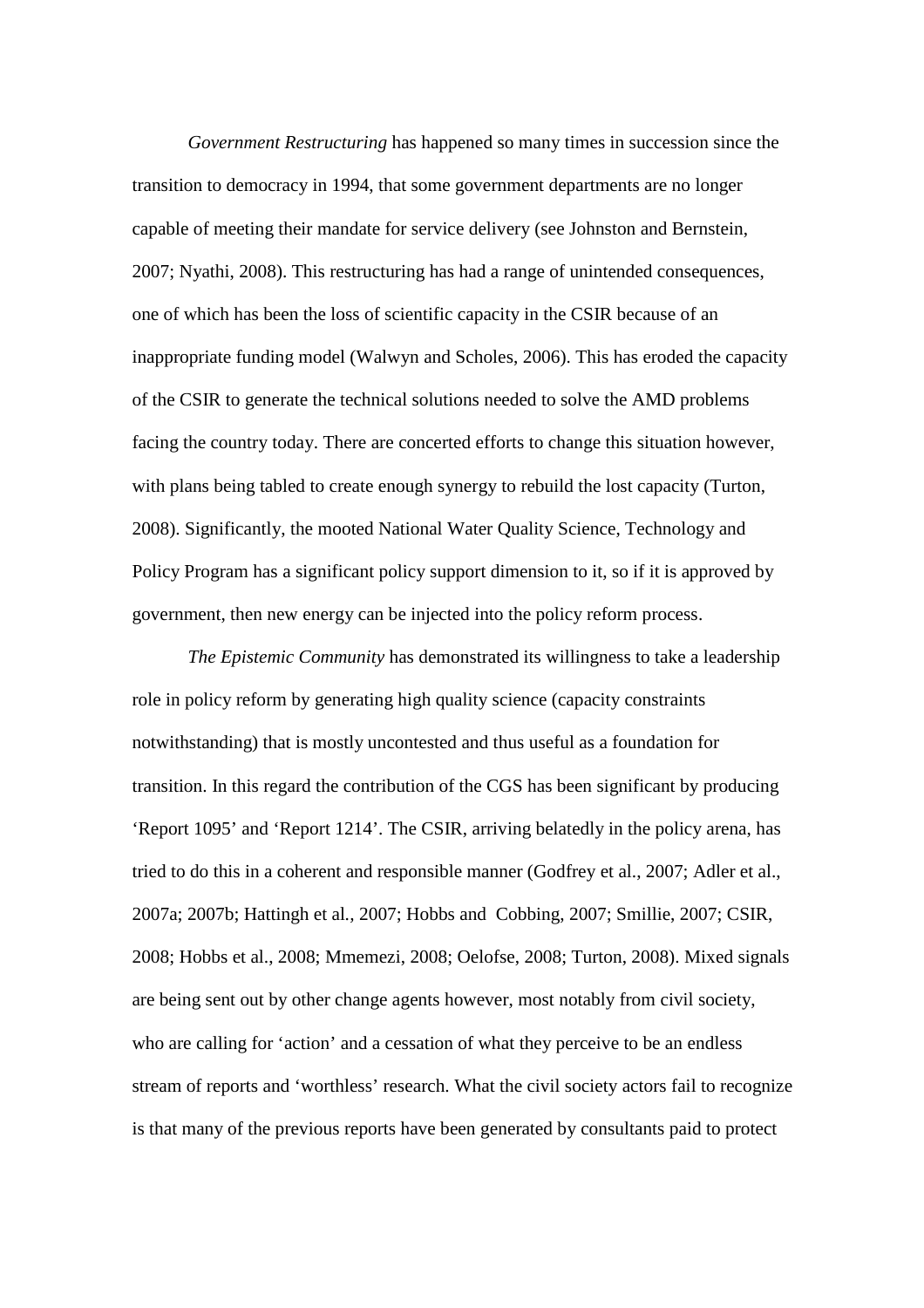the status quo. What is lacking is credible, high impact science that shifts the factual basis on which policy reform should be based. So while it is true that there has been a plethora of reports about the Wonderfontein Spruit, for example, few of these have been structured in a way that moves the policy debate forward, with the only exception of 'Report 1095', 'Report 1214' and possibly the 'externalization of costs model' that shows how mines have maximized profits by shifting their costs for environmental rehabilitation onto society (Adler et al., 2007a). This mixed signal is hampering the attempts by the CSIR to get the Tooth Fairy Project funded (CSIR, 2008), because some potential funders are saying that civil society does not want more research.

*The Right of Access to Information* poses a specific dilemma. The epistemic community has many reports, papers, dissertations and other scientific literature in their archives that are restricted (classified) by virtue of previous funding agreements. Some of these indicate that both government and the mining industry were aware of the existence of radioactivity and heavy metals in AMD long before this was public knowledge (Avni, 2007a). This poses a major dilemma that is hampering policy reform, because the knowledge in that literature might be used in litigation against perceived 'perpetrators of human rights abuses'. This creates a climate of uncertainty for scientists, hesitant at being embroiled in possible litigation, and industry leaders, hesitant to invest money in research for solutions for fear of bringing the past into the present and future. It is unclear at this stage what would happen if a subpoena were to be issued to any member of the epistemic community to provide access to literature known to be in their possession.

#### **5. The Resultant Policy Dynamics**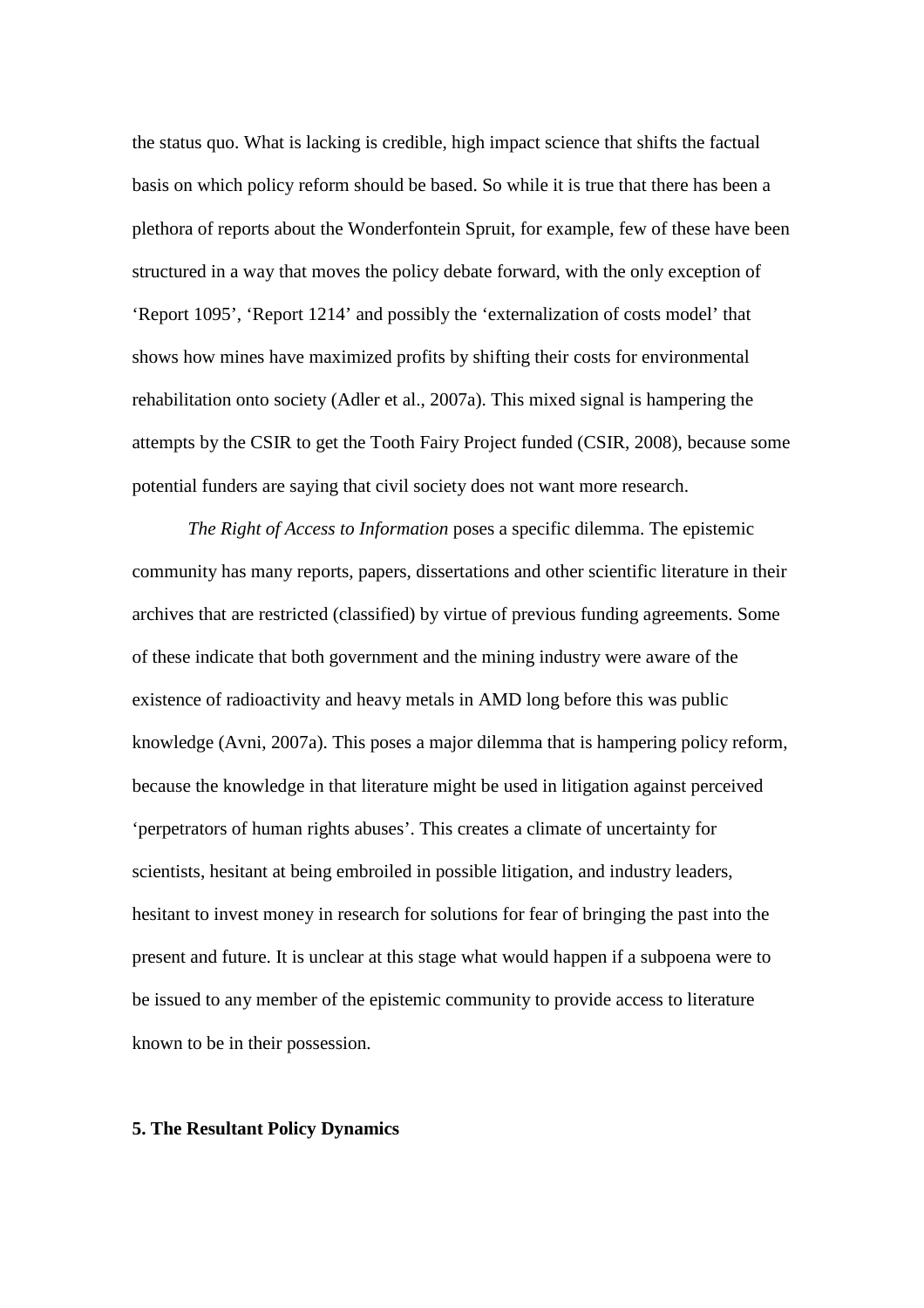The dynamics of Policy Paradigm V are being driven by two incompatible forces. The Policy Paradigm of Extraction, which has a long history of human rights abuse and even corruption, is being manifest as Black Economic Empowerment (BEE), with a small group of super-rich elites benefiting, but also at growing cost to the recently enfranchised working class, often worse off than before because of a failure in service delivery. This bears an uncanny resemblance to the earlier phases where elites colluded in order to protect their own self-interest. An important manifestation of this is the slow but deliberate movement of the head offices of major mining houses offshore, possibly as a strategic drive to distance themselves from the environmental and human health liabilities that are likely to arise from mine closure. This conclusion is speculative but not implausible. The second major force is focused on human rights and manifesting as the embryonic Policy Paradigm of Redistribution. It is the moral high ground inherent to this paradigm that is being used by the NGO community to attack government on their perceived policy failures. Driven by these two incompatible policy paradigms is Policy Monopoly III, which is incoherent at the time of writing. The incoherence is a manifestation of the incompatibility of the two competing policy paradigms. Is the main focus of the emerging Policy Monopoly III to be economic growth, selfenrichment and corruption of the gate-keeping elite? Or is it to be a genuine redistribution of wealth and privilege in a society so long exploited? The answer to this is far from clear. The growing unrest in Khutsong, along with the recent wave of xenophobic rioting that occurred in response to failed immigration policies and poor service delivery, is acting as a crucible in which these burning questions are being brought into vigorous frictional agitation (Johnston and Bernstein, 2007; Dixon, 2008; Nyathi, 2008; Sibanda, 2008; Turton, 2008; Walker, 2008).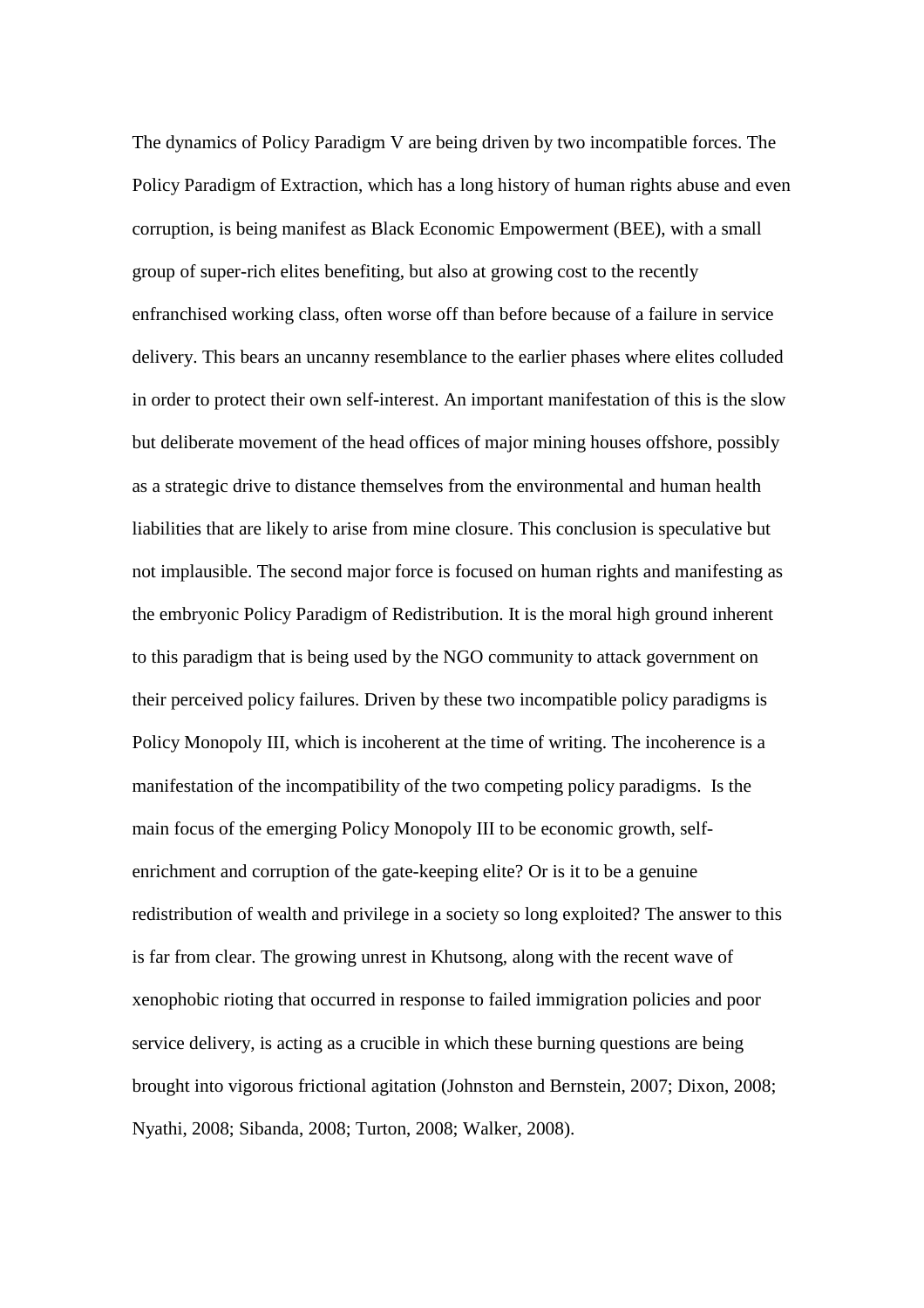Arising from the tension between these two policy poles are reforms rotating around four main axes:

*The Issue of Liability* arising from human health and environmental damage caused by a century of mining is significant. One response to this is the movement of the centre of gravity of major mining operations offshore. Another response is a set of cosy deals under the banner of BEE that seek to entrench the *status quo* as far as possible, but under a new collusion. Yet another is a lukewarm response to the Tooth Fairy Project, which might well find radioactivity and heavy metal contamination in offmine communities, triggering liability claims.

*The Classic Transboundary Problem* about whose rules apply when water crosses a jurisdictional boundary is also relevant. This is manifest in the issue of the definition of mine waste in which the Department of Minerals and Energy (DME) is likely to push for a maintenance of the status quo and keep mine waste as a 'separate' issue under their sole jurisdiction. This is likely to see the DEAT as the line department responsible for 'normal' pollution and specifically wetlands, sidelined in all key areas where mine interests are concerned. The NNR has shown its willingness to act as a broker, bringing these factions together in a way that ensures their compliance with the cooperative governance mandate in the national Constitution. These efforts are being undermined by the political instability arising from the corruption scandal known as the 'Arms Deal' (Feinstein, 2007), which has seen high level casualties such as the sacking of President Thabo Mbeki on 20 September 2008, making many fearful officials reluctant to take the lead.

*The Sustainable Development Debate* centers on the question of what it actually means to develop in a sustainable manner? Central to this is balance between resource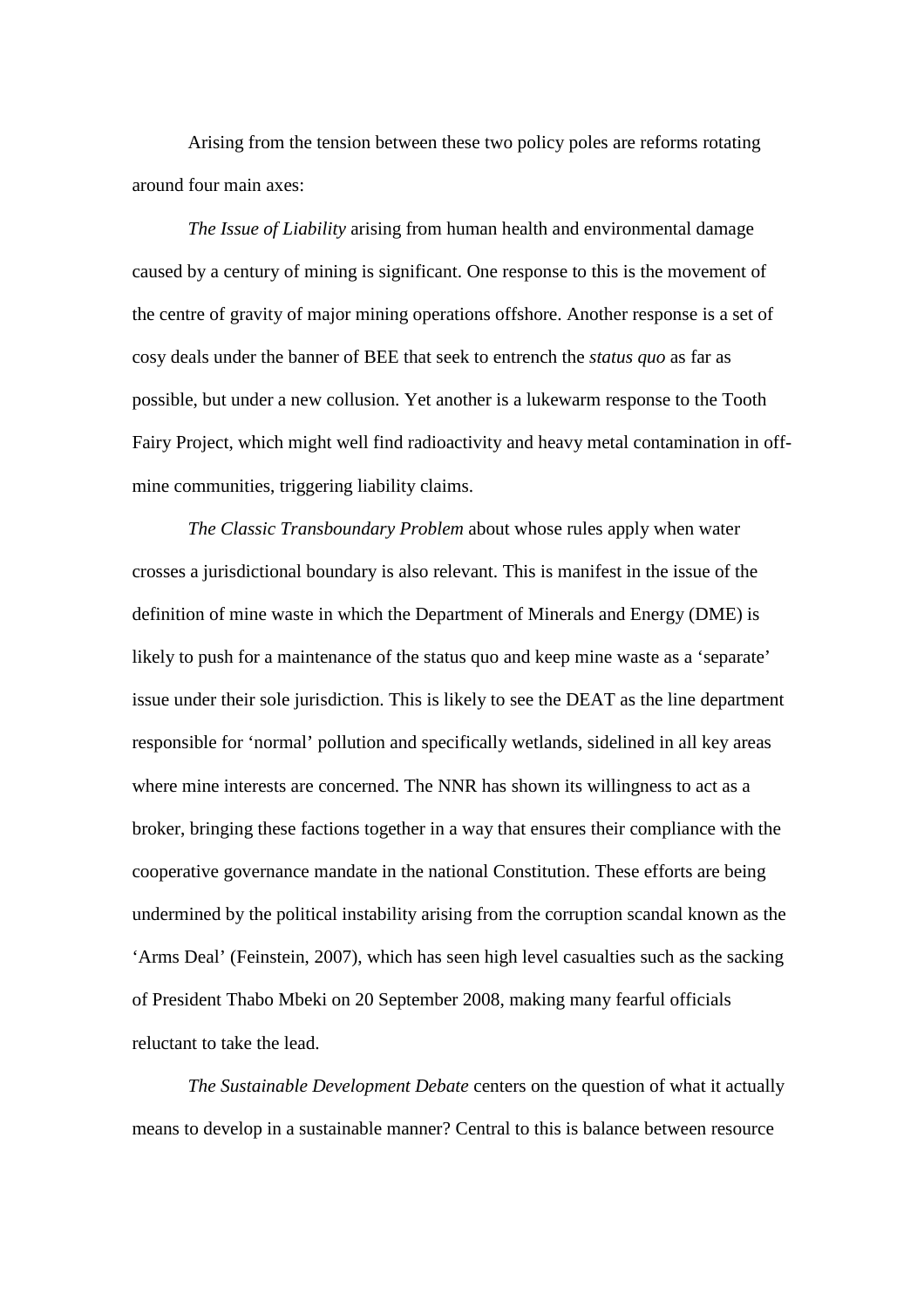use and resource protection, but always with the constitutional imperative of human rights in the background. A key element of this is oversight in a country with no entrenched culture of governance (Hattingh et al*.,* 2007). The CSIR has taken the lead by developing what it calls 'sustainability science' (Burns et al., 2006; Burns and Weaver, 2008), which now needs to be operationalized into policy reform (Turton, 2008).

*The Role of Science and Technology* with the CSIR acting in partnership with stakeholders to develop technical solutions to the problems of AMD is now critical (Hobbs and Cobbing, 2007; Hobbs et al.*,* 2008; Turton, 2008). While the West Rand AMD decant is significant, the next major event is predicted for the East Rand, so what is potentially learned during the former can be applied proactively to the latter. The predicted total decant of AMD in the Gauteng area is around 400 megalitres a day, so the volume is large and the impact significant, if left unmanaged. Driven by the existing West Rand AMD decant, a new company has been formed with the sole objective of developing a new water utilities corporation (Theunissen, 2008). This is designed to centralize the bad quality water, striping it of its radioactivity and heavy metals and then selling it on to industries that need non-potable process water. The heavy metals harvested are projected to be significant in their value, so this revenue will be used to pay for the treatment after the mines close down. The public is skeptical of this however, because they are tired of being abused by the mining industry, so the rollout of the process will be a major challenge, needing a fusion of technology, finance, public relations and governance to succeed. CSIR technology, arguably more trusted than most, is probably an essential element of success.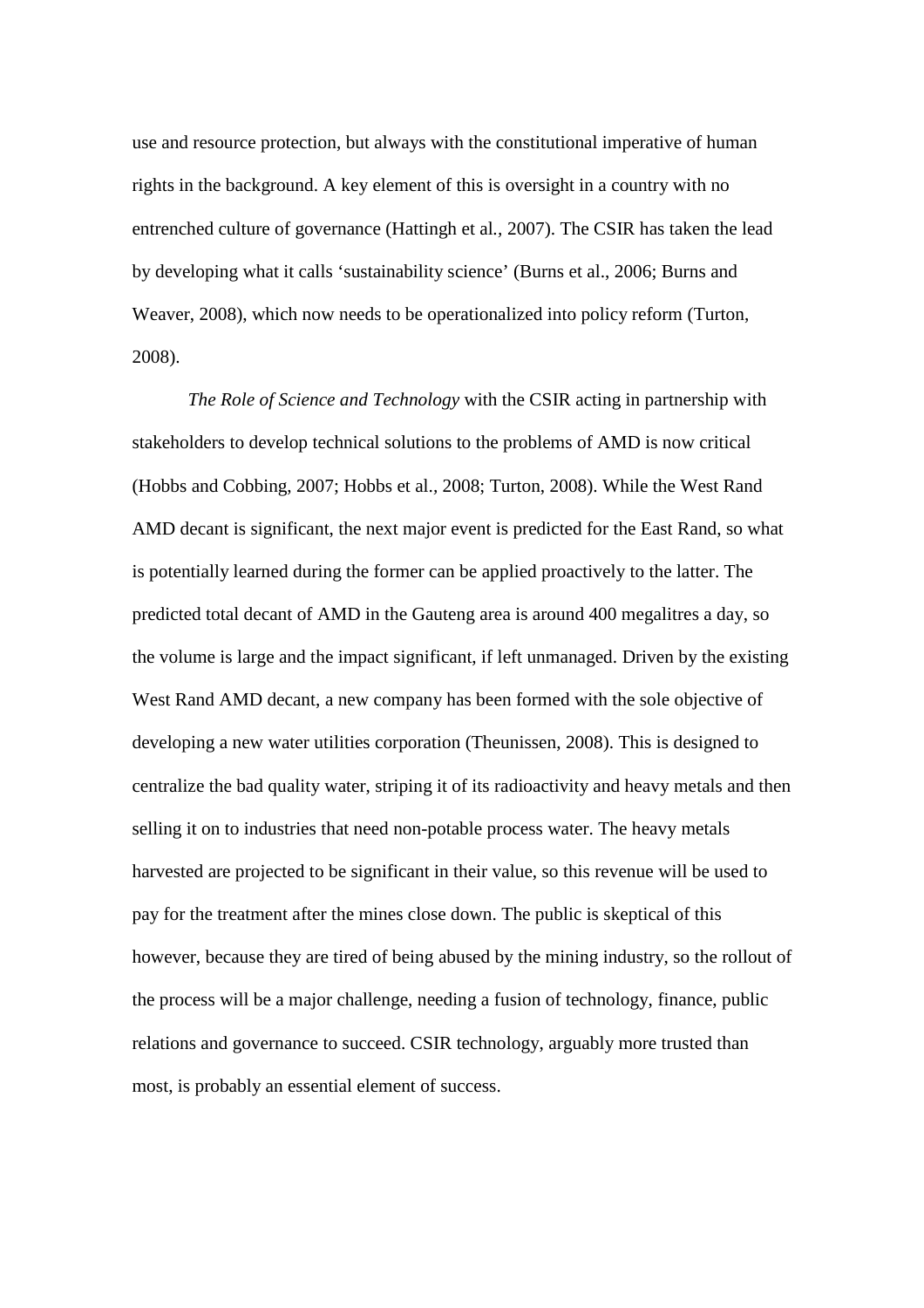#### **6. Conclusion**

The South African gold mining and water sectors offer a rich history of policy continuity and change where resource capture has been a dominant force. There is a history of major human rights abuses going back centuries, with three of the dominant social groupings having been literally decimated by the British at some moment in historic time. These three groups – the amaXhosa, amaZulu and Afrikaners – have all tried to rise again, but their communal memory of violence and human rights violation is a constant barrier to the emergence of a just society as claimed by the democratic Constitution in 1996. The failure to adequately deal with this history legacy has prevented the evolution of strategies for transition management beyond the second phase of coalition building. Where the current process of policy reform will take us, nobody really knows. Will the Policy Paradigm of Extraction merely corrupt the next generation of political elites at the expense of the long-oppressed masses as the Khutsong case suggests (Johnston and Bernstein, 2007)? Or will the Policy Paradigm of Redistribution build on the moral high ground and create a society that is just for the first time in the 350 turbulent years of modern South African history? What about national assets that are in state hands but generating private wealth? Will funding constraints hamper the generation of science capable of supporting policy reform in a sustainable way (Walwyn and Scholes, 2006; Turton, 2008)? These are complex issues, so only time will tell, because the jury is still out and the dynamics are too fluid to predict with any confidence.

#### **References**

Adler, R.A., M. Claassen, L. Godfrey and A.R. Turton (2007a), 'Water, Mining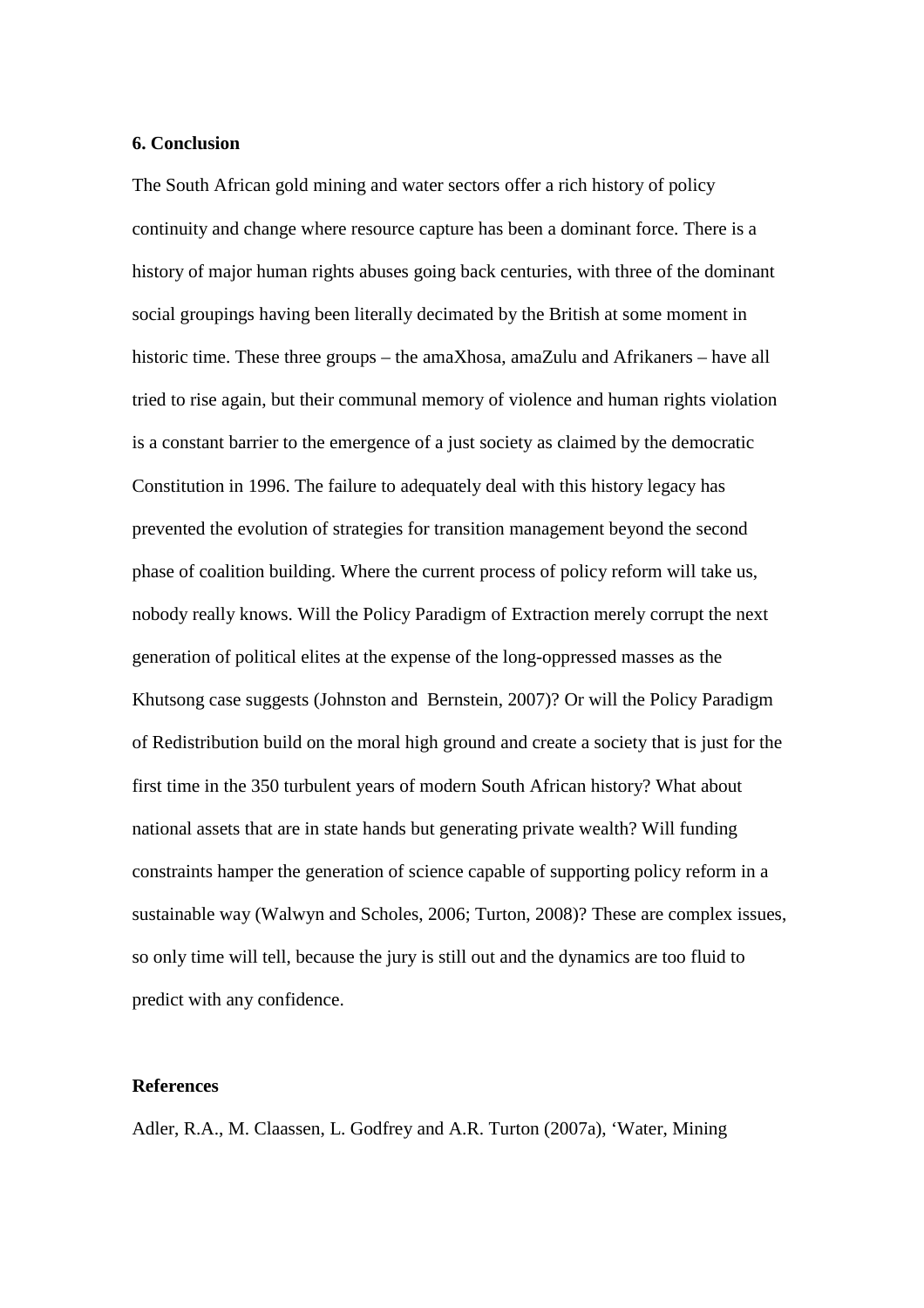and Waste: An Historical and Economic Perspective on Conflict Management in South Africa', *The Economics of Peace and Security Journal,* **2** (2), 32-41.

Adler, R., N. Funke, K. Findlater and A.R. Turton (2007b), *The Changing Relationship between the Government and the Mining Industry in South Africa: A Critical Assessment of the Far West Rand Dolomitic Water Association and the State Coordinating Technical Committee*, Pretoria, Council for Scientific and Industrial Research (CSIR).

ASGISA (2006), *People – Planet – Prosperity: A Strategic Framework for Sustainable Development in South Africa*, Pretoria, Department of Environmental Affairs and Tourism (DEAT).

Avni, J. (2007a), 'Lives at Risk: State Knew About Danger for 40 Years', *Sowetan Newspaper*, 24 July 2007.

Avni, J. (2007b), 'Report Exposes High Water Contamination', *Sowetan Newspaper,* 3 August 2007.

Avni, J. (2007c), 'Poisoned by Mines', *Sowetan Newspaper*, 20 August 2007.

Barber, J. and J. Barratt (1990), *South Africa's Foreign Policy: The Search for Status and Security, 1945 – 1988*, Cambridge, Cambridge University Press.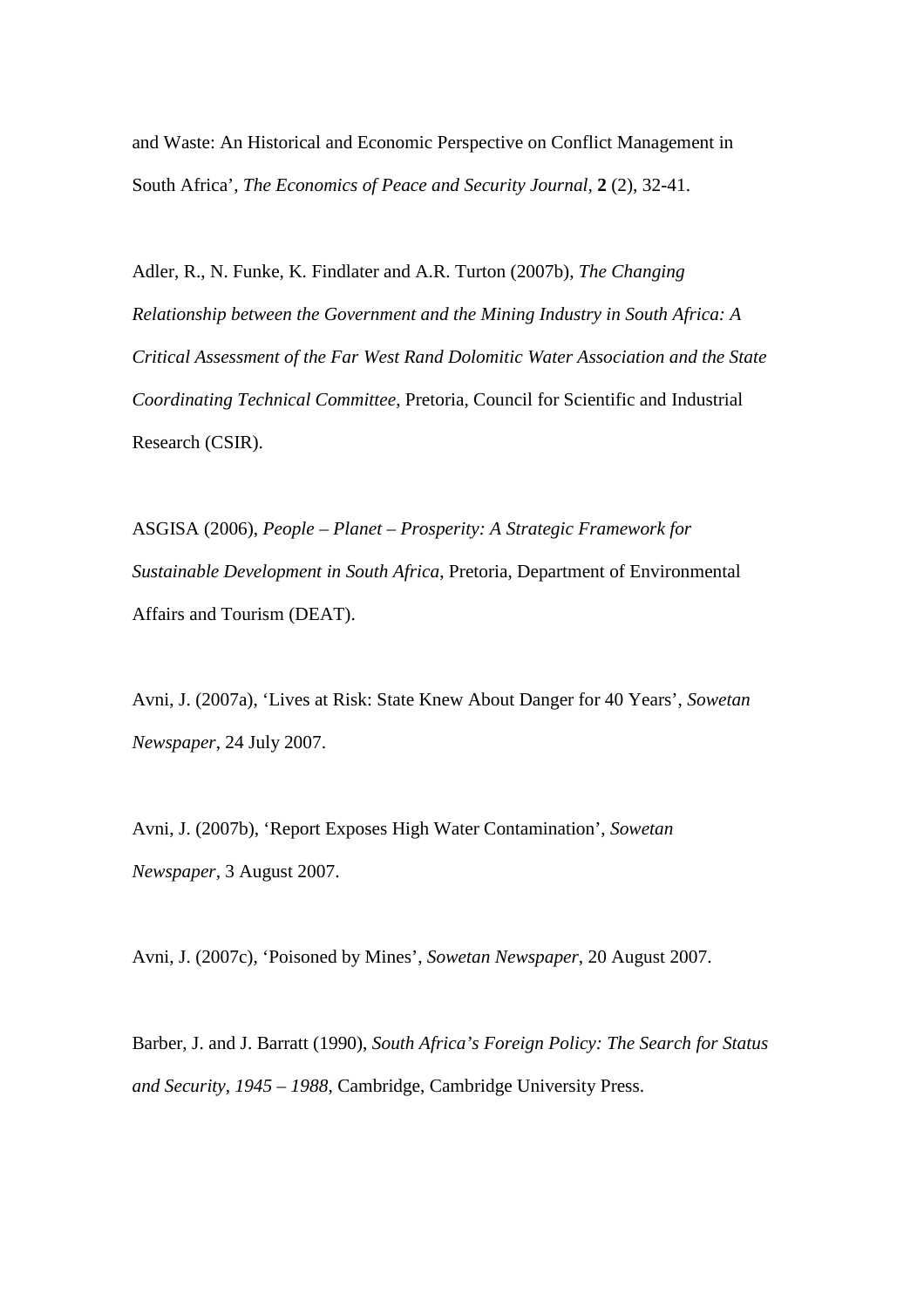Basson, M.S., P.H. van Niekerk and J.A. van Rooyen (1997), *Overview of Water Resources Availability and Utilization in South Africa*, Pretoria, Department of Water Affairs and Forestry.

Brown, J. (2007), Derelict Mines to Cost State R100bn, *Business Report*, 23 May 2007.

Burns, M., M. Audouin and A. Weaver (2006), 'Advancing Sustainability Science in South Africa', *South African Journal of Science*, **102**, 379-384.

Burns, M.J. and A.v.B. Weaver (eds.) (2008), *Advancing Sustainability Science in South Africa*, Stellenbosch, Stellenbosch University Press.

Carte Blanche (2007), Environment and Conservation, Presenter Devi Sankaree, Producer Carol Albertyn, M Net TV Program, 12 August 2007.

Coetzee, H. (1995), 'Radioactivity and the Leakage of Radioactive Waste Associated with Witwatersrand Gold and Uranium Mining', in B. Merkel, S. Hurst, E.P. Löhnert, and W. Struckmeier (eds.), *Proceedings of the International Conference and Workshop in Freiberg,* Germany, October 1995.

Coetzee, H., P. Wade, G. Ntsume and W. Jordaan (2002a), *Radioactivity Study on Sediments in a Dam in the Wonderfonteinspruit Catchment. DWAF Report*, Pretoria, Department of Water Affairs and Forestry.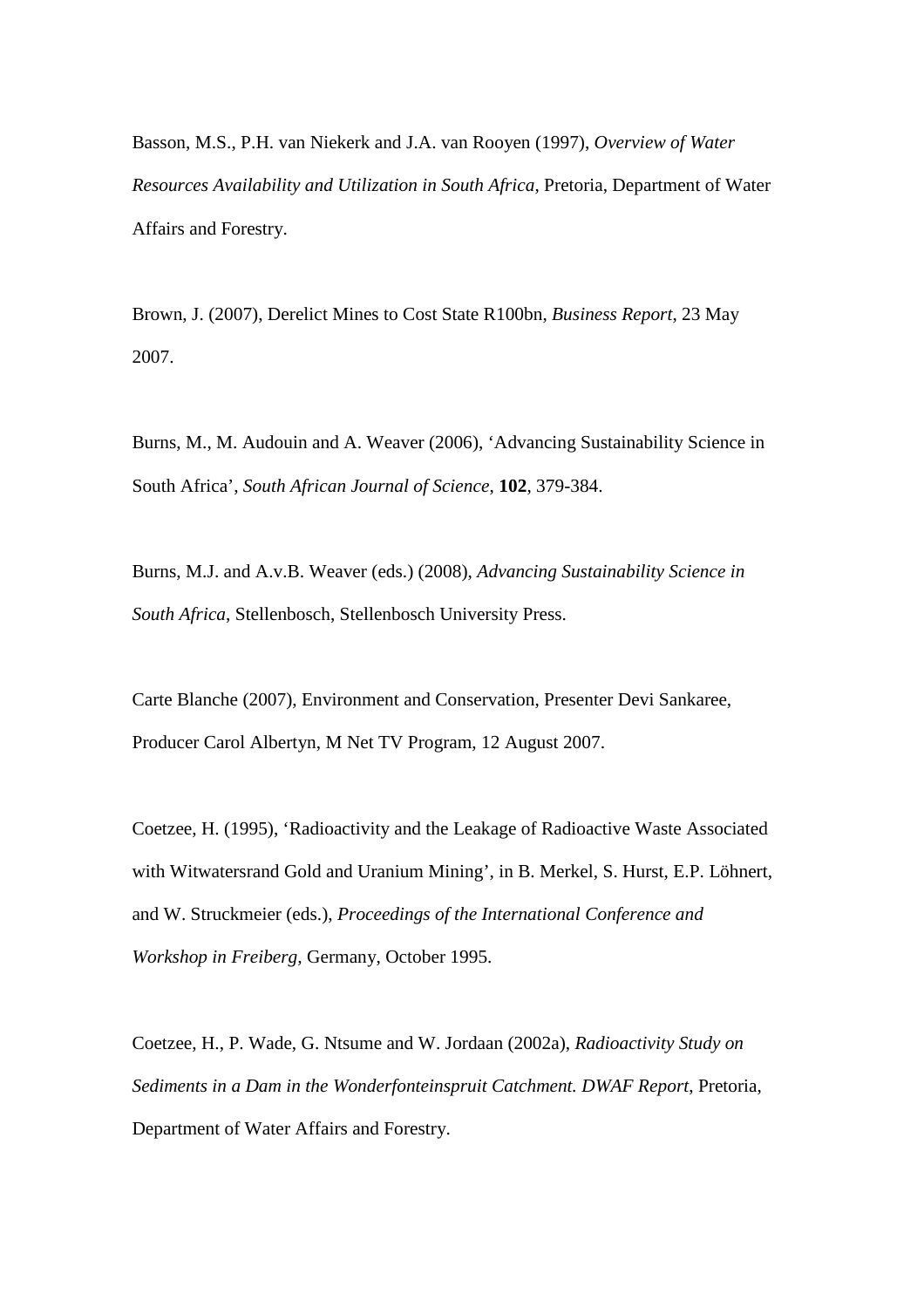Coetzee, H., P. Wade and F. Winde (2002b), 'Reliance on Existing Wetlands for Pollution Control Around the Witwatersrand Gold/Uranium Mines in South Africa – Are They Sufficient?', in B.J. Merkel, B. Planer-Friederich and C. Wolkersdorfer (eds.) (2002), *Uranium in the Aquatic Environment*, Berlin, Springer, pp 59-65.

Coetzee, H., J. Venter and G. Ntsume (2005), *Contamination of Wetlands by Witwatersrand Gold Mines – Processes and the Economic Potential of Gold in Wetlands. Council for Geosciences Report No. 2005-0106*, Pretoria, Council for Geosciences.

Coetzee, H., F. Winde and P.W. Wade (2006), *An Assessment of Sources, Pathways, Mechanisms and Risks of Current and Potential Future Pollution of Water and Sediments in Gold-Mining Areas of the Wonderfonteinspruit Catchment,* WRC Report No. 1214/1/06, Pretoria, Water Research Commission.

Conley, A.H. (1996), 'A Synoptic View of Water Resources in Southern Africa', in H. Solomon (ed.) (1996), *Sink or Swim? Water, Resource Security and State Cooperation*, IDP Monograph Series, pp 17-69.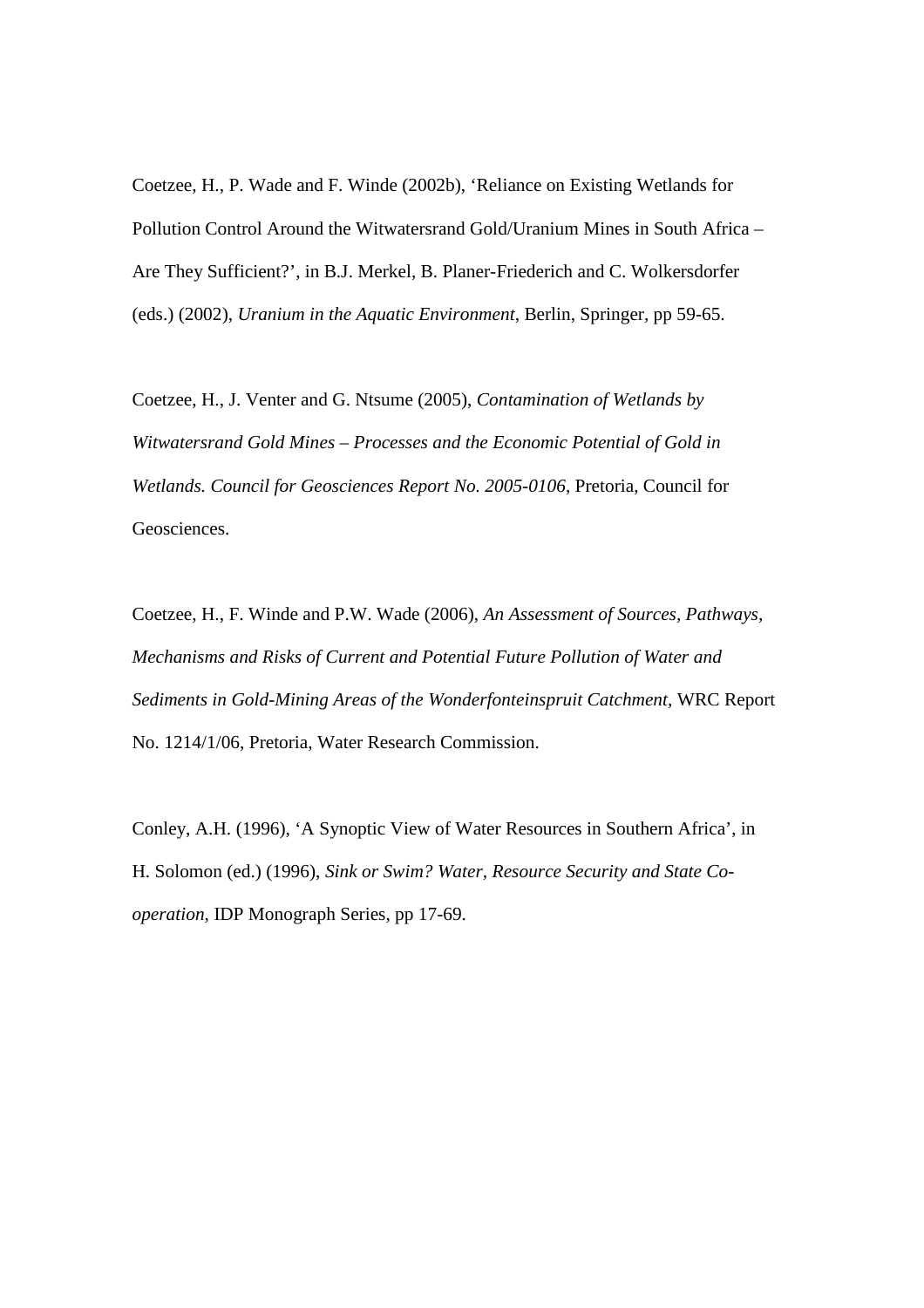Constitution (1996), *The Constitution of the Republic of South Africa*, Act 108 of 1996, Pretoria, Government Printer.

CSIR (2008), *High Confidence Study of Children Potentially Affected by Radionuclide and Heavy Metal Contamination Arising from the Legacy of Mine Water Management Practices on the Far West Rand of South Africa*, Project Concept Note, dated 26 february 2008, Pretoria, Council for Scientific and Industrial Research (CSIR).

De Coning, C. and T. Sherwill (2004), *An assessment of the water policy process in South Africa (1994 to 2003)*, Water Research Commission Report TT232/04, Pretoria, Water Research Commission.

Dixon, R. (2008), 'Migrants Targeted for Fiery Deaths in South Africa', *Los Angeles Times*, 20 May 2008.

Du Toit, A. (1994), 'Fragile Defiance: The African Resistance Movement', in I. Liebenberg, F. Lortan, B. Nel and G. van der Westhuizen (eds.), *The Long March: The Story of the Struggle for Liberation in South Africa*, Pretoria, HAUM, pp. 96- 103.

DWAF (1996), *Discussion Document on Water Law Principles*, Pretoria, Department of Water Affairs and Forestry.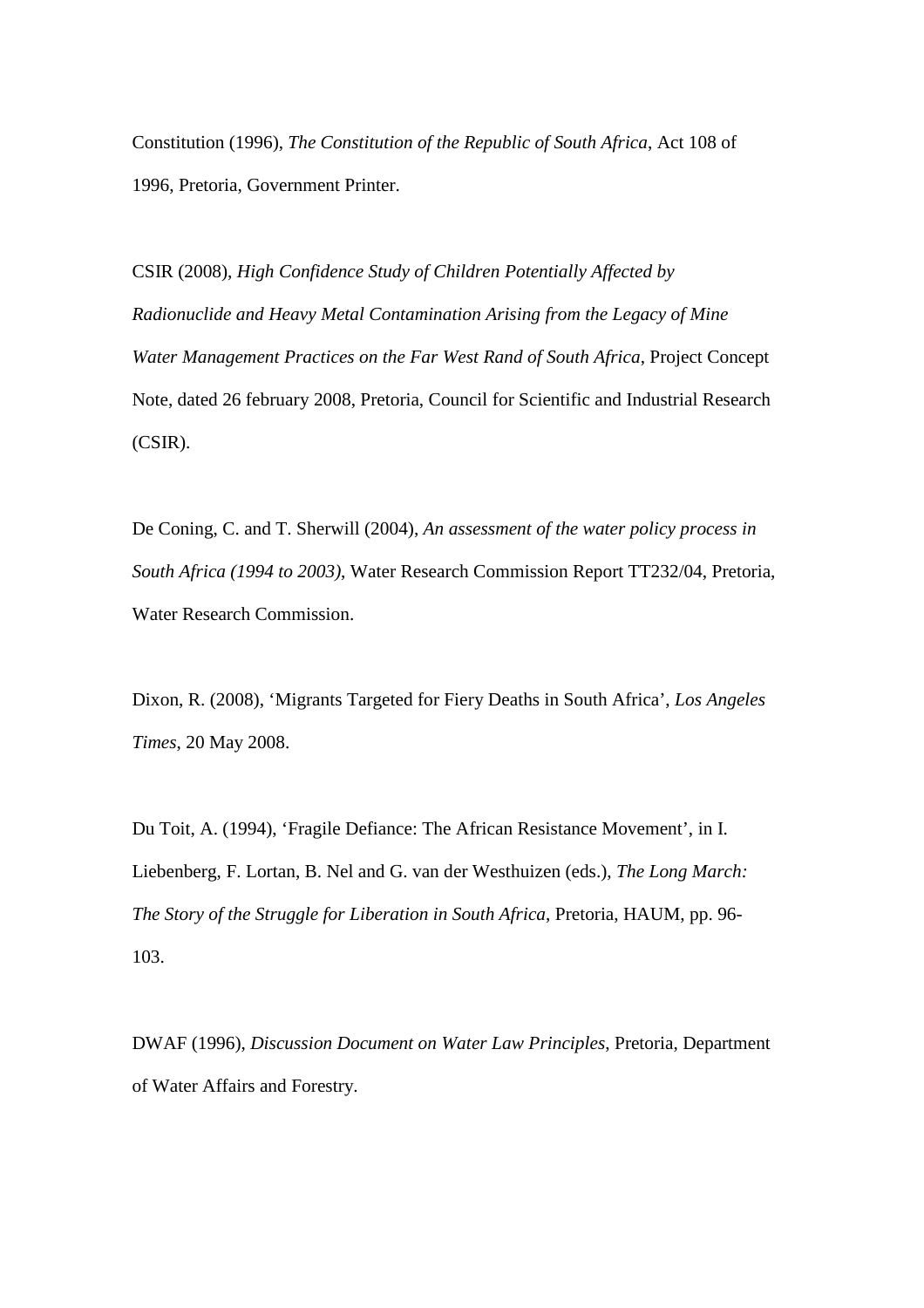DWAF (1997), *White Paper on Water Policy. South Africa*, Pretoria, Department of Water Affairs and Forestry.

Edgecombe, R. (1986), 'The Mfecane or Difaqane', in T. Cameron and S.B. Spies (eds.), *New History of South Africa in Word and Image* (Afrikaans), Cape Town, Human and Rousseau.

Eybers, T. (2007), 'SA 'Erin' Widens Toxic Water Fight: Water Too Dangerous for Farming', *The Citizen*, 14 August 2007.

Farwell, B. (1999), *The Great Boer War*, London, Wordsworth Editions.

Fawcett, M.H. (1901), *The Concentration Camps in South Africa*, London, Westminster Gazette.

Feinstein, A. (2007), *After the Party: A Personal and Political Journey inside the ANC*, Johannesburg, Jonathan Ball.

Frankel, P.H. (1984), *Pretoria's Praetorians: Civil-Military Relations in South Africa*, London, Cambridge University Press.

Geldenhuys, D. (1984), *The Diplomacy of Isolation: South African Foreign Policy Making*, Johannesburg, Macmillan South Africa.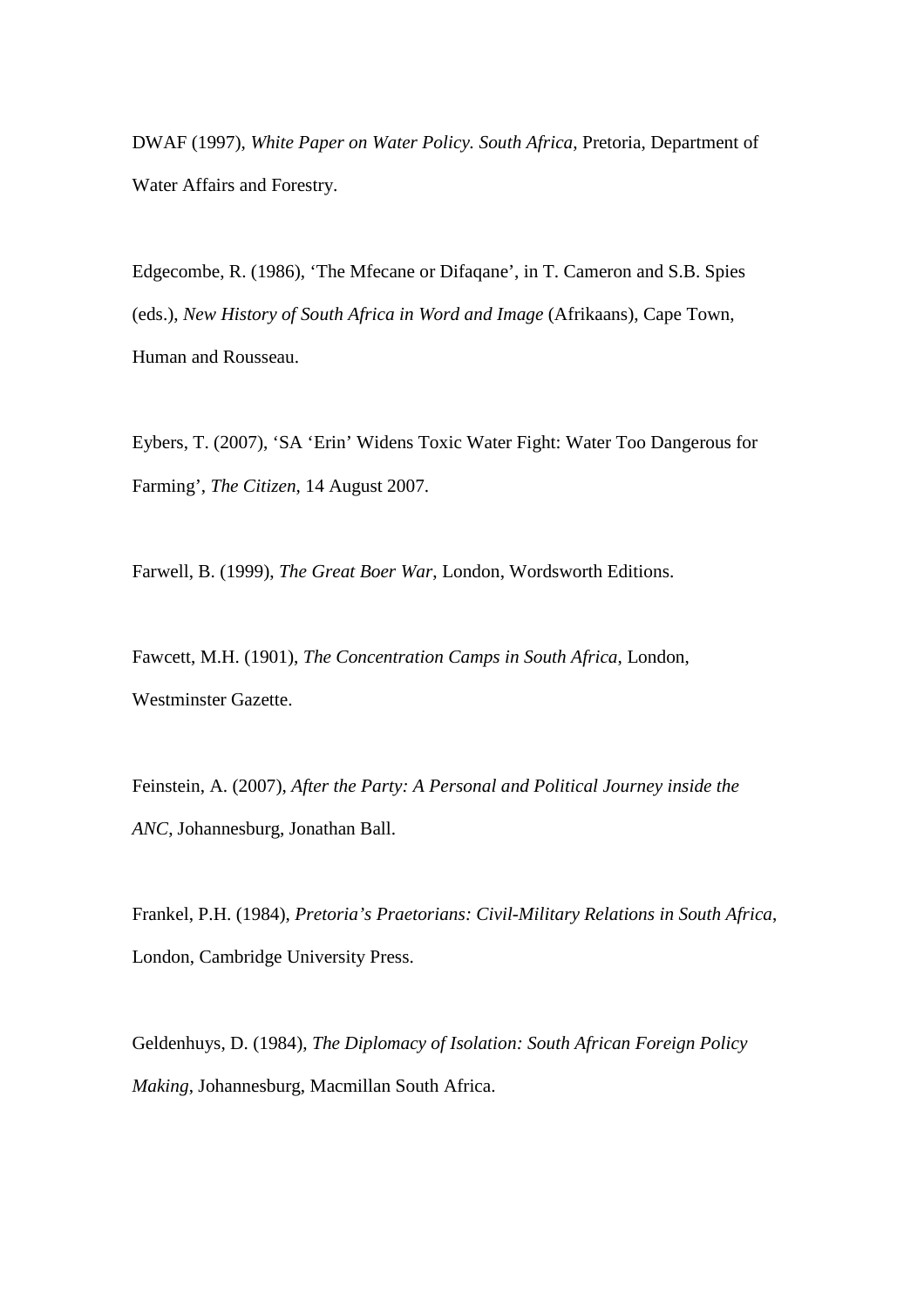Geldenhuys, D. (1990), *Isolated States: A Comparative Analysis*, Johannesburg, Jonathan Ball Publishers.

Godfrey, L., S. Oelofse, A. Phiri, A. Nahman and J. Hall (2007), *Mineral Waste: The Required Governance Environment to Enable Reuse. Report No. CSIR/NRE/PW/IR/2007/0080/C*, Pretoria, Council for Scientific and Industrial Research (CSIR).

Gosling, M. (2007), 'The Environmental Impact of Uranium Waste', *Cape Times*, 25 June 2007.

Groenewald, Y. (2007), 'SA's Eco-prophesy', *Mail and Guardian*, 26 July 2007.

Hasian, Marouf (2003), 'The "hysterical" Emily Hobhouse and Boer War Concentration Camp controversy', in *Western Journal of Communication*, March 2003, Available online at Website

http://www.accessmylibrary.com/coms2/summary\_0286-23546431\_ITM (last visit November 2008)

Hattingh, J., G.A. Maree, P.J. Ashton, J. Leaner, J. Rascher and A.R. Turton (2007), 'A Trialogue Model for Ecosystem Governance', *Water Policy*, **9 (**2), 11-18.

Hazardous Substances Act. (1998), *The Hazardous Substances Act*, Act 15 of 1998, Pretoria, Government Gazette.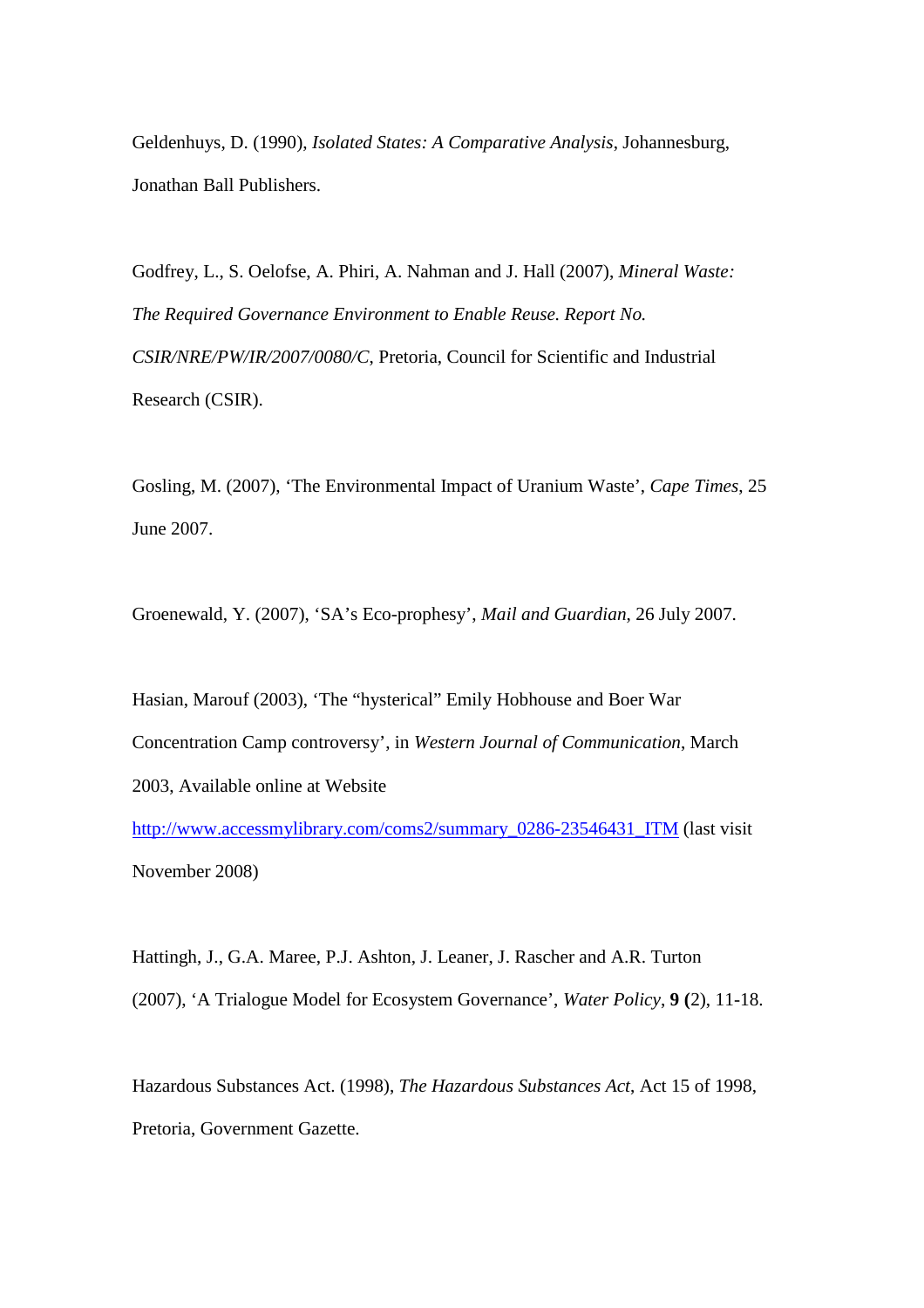Hobbs, P.J. and J.E. Cobbing (2007), *A Hydrogeological Assessment of Acid Mine Drainage Impacts in the West Rand Basin*, Gauteng Province, Rep. no. CSIR/NRE/WR/ER/2007/0097/C, CSIR/THRIP, Pretoria, Republic of South Africa.

Hobbs, P., S.H.H. Oelofse and J. Rascher (2008), 'Management of Environmental Impacts from Coal Mining in the Upper Olifants River Catchment as a Function of Age and Scale', in M.J. Patrick, J. Rascher and A.R. Turton (eds.), 'Reflections on Water in South Africa', Special Edition of *International Journal of Water Resource Development*, **24 (**3), 417-432.

Hobhouse, E. (1901), *Report of a Visit to the Camps of Women and Children in the Cape and Orange River Colonies*, London, Friars Printing Association Ltd.

IRIN (2008), 'South Africa: Paying the Price for Mining', UN Office for the Coordination of Humanitarian Affairs, *IRIN Humanitarian News and Analysis*. Available online at http://www.irinnews.org/Report.aspx?ReportId=76780 (last visit November 2008)

Johnston, S. and A. Bernstein (2007), *Voices of Anger: Protest and Conflict in Two Municipalities. Report to the Conflict and Governance Facility (CAGE)*, Johannesburg, The Centre for Development and Enterprise.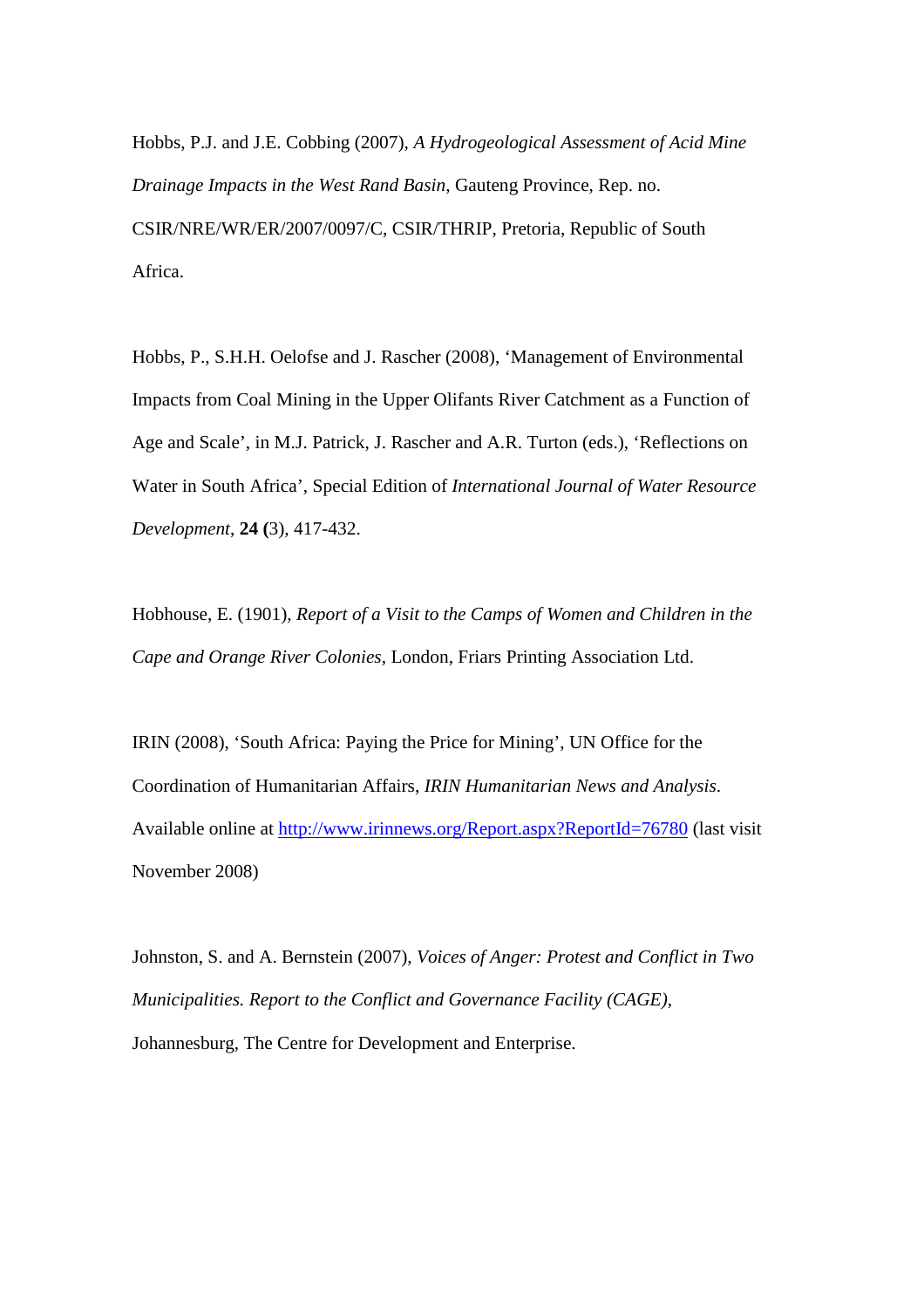Jordaan, J.M., J.F. Enslin, J.P. Kriel, A.R. Havemann, L.E. Kent and W.H. Cable (1960), *Finale Verslag van die Tussendepartmentele Komitee insake Dolomitiese Mynwater: Verre Wes-Rand, Gerig aan sy Edele die Minister van Waterwese deur die Direkteur van Waterwese*, (In Afrikaans translated as, Final Report of the Interdepartmental Committee on Dolomitic Mine-water: Far West-Rand, Directed at His Excellency the Minister of Water Affairs by the Director of Water Affairs), Pretoria, Department of Water Affairs.

Kempster, P.L., H.R. Van Vliet, U. Looser, I. Parker, M.J. Silberbauer and P. Du Toit (1996), *Overview of Radioactivity in Water Sources: Uranium, Radium and Thorium. Final Report*, IWQS-No:N/0000/00/RPQ/0196, Pretoria, Institute for Water Quality Studies.

Kleyweght, R.J. and D.R. Pike (1982), 'Surface Subsidence and Sink-holes Caused by Lowering the Dolomitic Table on the Far West Rand Gold Field of South Africa', *Annual Geological Survey of South Africa*, **16**, 77-105.

Krebs, P.M. (1992), '"The Last of the gentleman's wars": Women in the Boer War concentration camp controversy', *History Workshop Journal*, **33**, 38–56.

Liebenberg, B.J. (1987), "Botha and Smuts' Rule, 1910 – 1924"', in C.F.J. Muller (ed.), *Five Hundred Year: South African History*, Pretoria, Academica.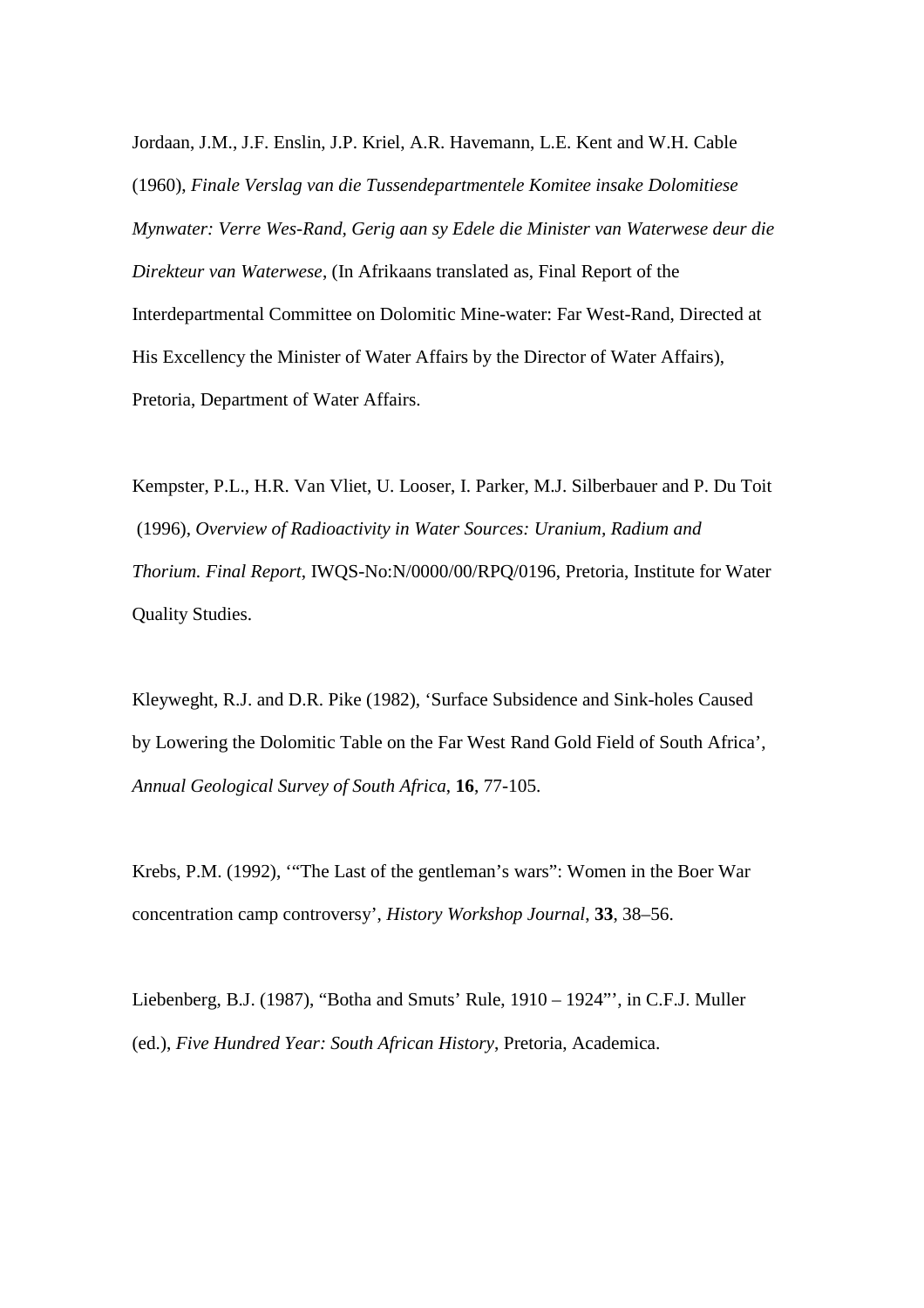Liebenberg, I. **(**1994), 'Resistance by the SANNC and the ANC, 1912 – 1960', in I. Liebenberg, F. Lortan, B. Nel and G. van der Westhuizen (eds.), *The Long March: The Story of the Struggle for Liberation in South Africa,* Pretoria, HAUM, pp. 8-21.

Lodge, T. (1994), 'The Pan-Africanist Congress, 1959-1990', in I. Liebenberg, F. Lortan, B. Nel and G. van der Westhuizen (eds.), *The Long March: The Story of The Struggle for Liberation in South Africa*, Pretoria, HAUM, pp. 104 - 124.

Marshall, L. (2007a), 'Top Lawyer Joins Forces with Greens', *Sunday Tribune*, 9 September 2007.

Marshall, L. (2007b), 'New Alliance to Fight Environmental Degradation', *Sunday Independent*, 9 September 2007.

Meer, F. (1990), *Higher than Hope*, London, Harper Collins.

Mills, G. and D. Williams (2006), *Seven Battles that Shaped South Africa*, Cape Town, Tafelberg.

Mmemezi, H.M.Z. (2008), Official letter of support from the West Rand District Municipality under reference 12/2/1/3 dated 12 May 2008 entitled Epidemiological Study: Tooth Fairy Project, signed by Councillor Mmemezi in his capacity as Portfolio Chairperson, Infrastructure.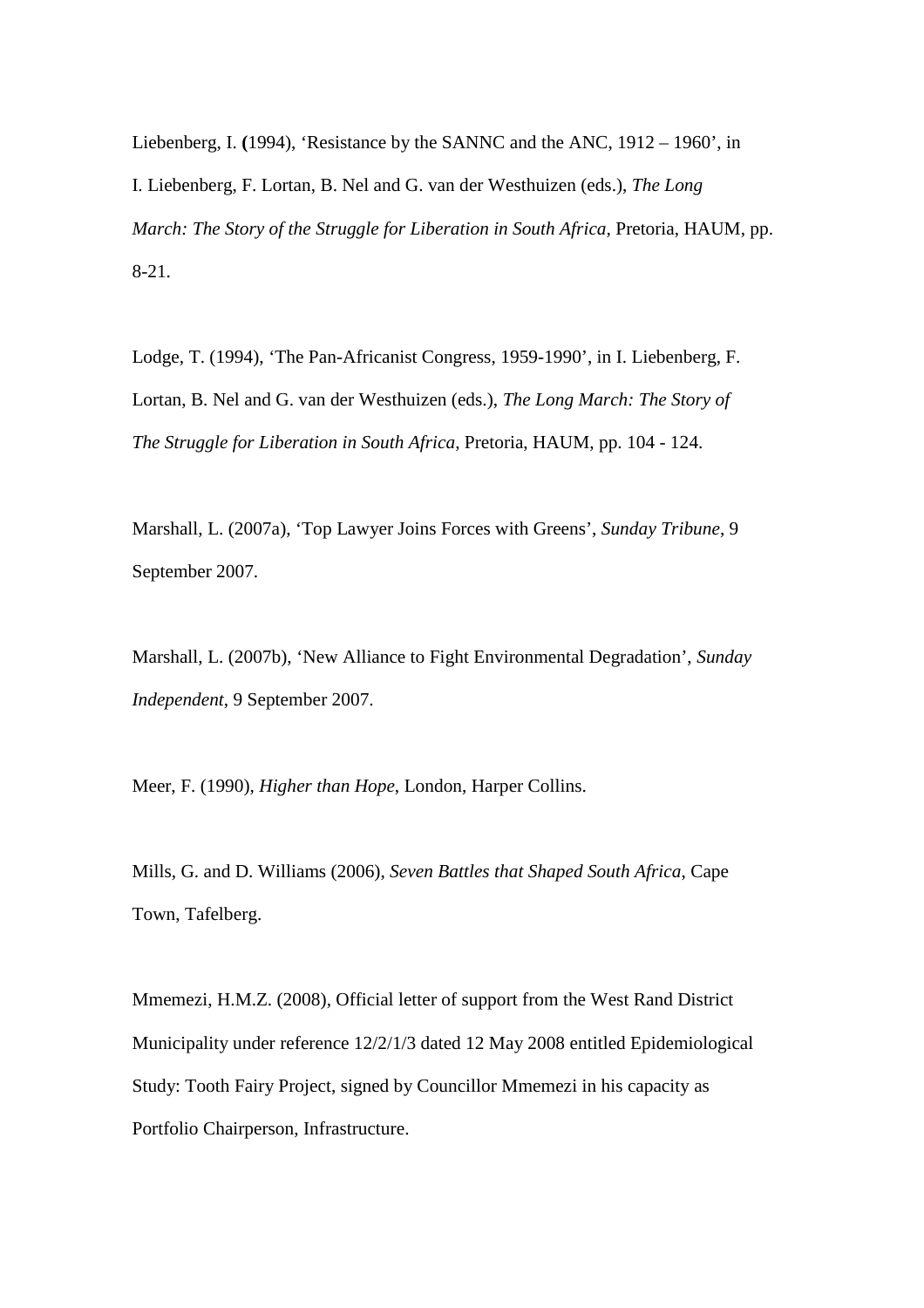Mine Health and Safety Act (1996), *The Mine Health and Safety Act*, Act 29 of 1996, Pretoria, Government Gazette.

Mineral and Petroleum Resources Development Act (2002), *The Mineral and Petroleum Resources Development Act*, Act 28 of 2002, Pretoria, Government Gazette.

Muller, M. (2007), 'DG Reports: A View from the Other Side', *Weekly Mail and Guardian*, 20 November 2007. Available online at

http://www.mg.co.za/articlePage.aspx?articleid=325301&area=/insight/insight\_com ent\_and\_analysis/ (last visit November 2008).

National Environmental Management Act (1998), *The National Environmental Management Act*, Act 107 of 1998, Pretoria, Government Gazette.

National Environmental Management: Air Quality Act (2004), *The National Environmental Management: Air Quality Act*, Act 39 of 2004, Pretoria, Government Gazette.

National Water Act (1998), *The National Water Act*, Act 36 of 1998, Pretoria, Government Gazette.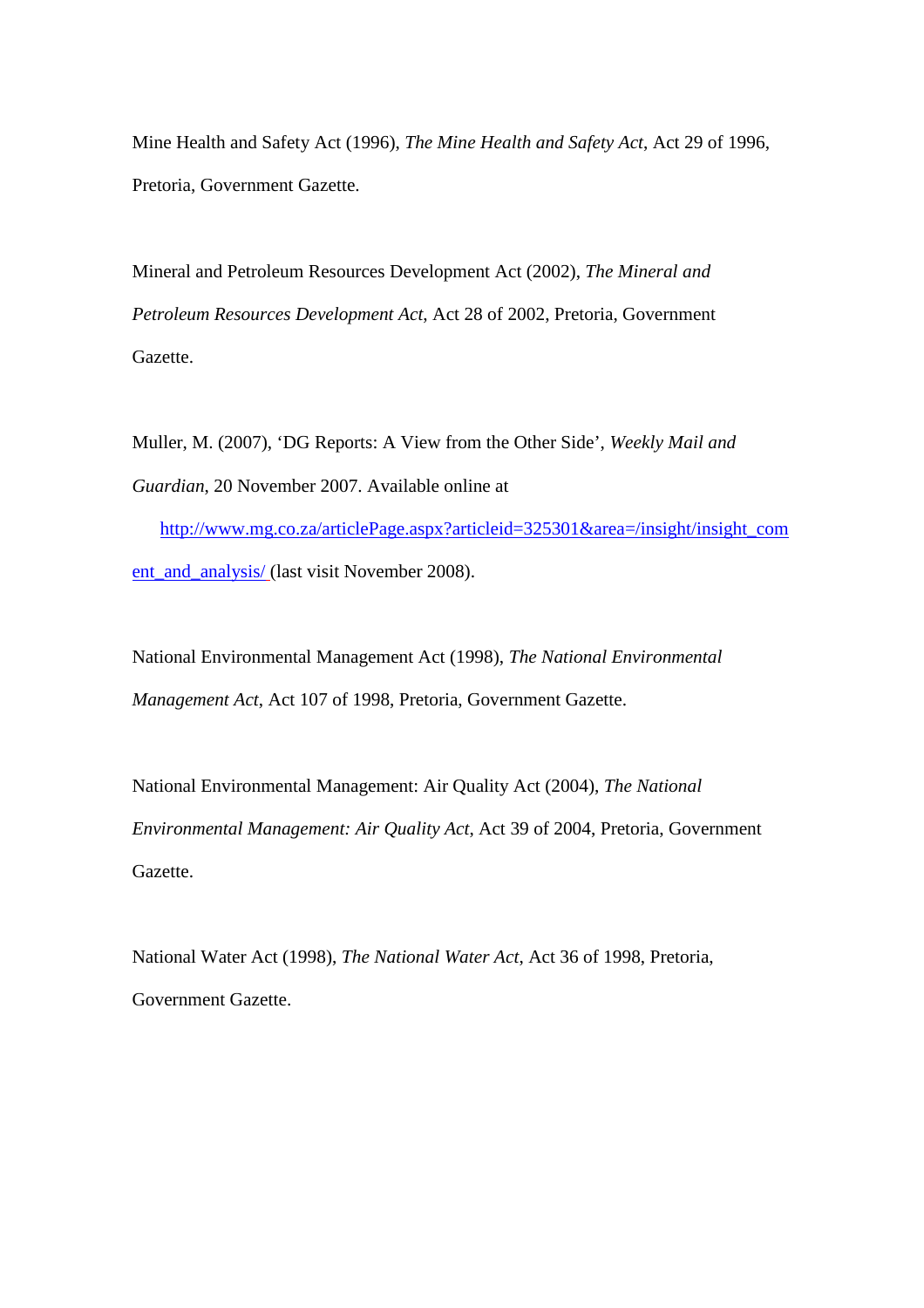NNR (2007), *Radiological Impacts of the Mining Activities to the Public in the Wonderfonteinspruit Catchment Area*, Report No. TR-RRD-07-0006, Pretoria, National Nuclear Regulator.

Nortje, P. (2003), *32 Battalion*, Cape Town, Struik Publishers.

Nuclear Energy Act (1999), *The Nuclear Energy Act,* Act 46 of 1999, Pretoria, Government Gazette.

NWRS (2004), *National Water Resource Strategy.* Pretoria, Department of Water Affairs and Forestry (DWAF).

http://www.dwaf.gov.za/Documents/Policies/NWRS/Default.htm (last visit November 2008)

Nyathi, S. (2008), 'No Water – No Vote', *News 24*, Accessed Online http://www.news24.com/News24/South\_Africa/News/0,,2-7-1442\_2326211,00.html (last visit November 2008)

Odendaal, A. (1994), 'The Roots of the ANC', in I. Liebenberg, F. Lortan, B. Nel and G. van der Westhuizen (eds.), *The Long March: The Story of the Struggle for Liberation in South Africa*, Pretoria, HAUM, pp. 1–7.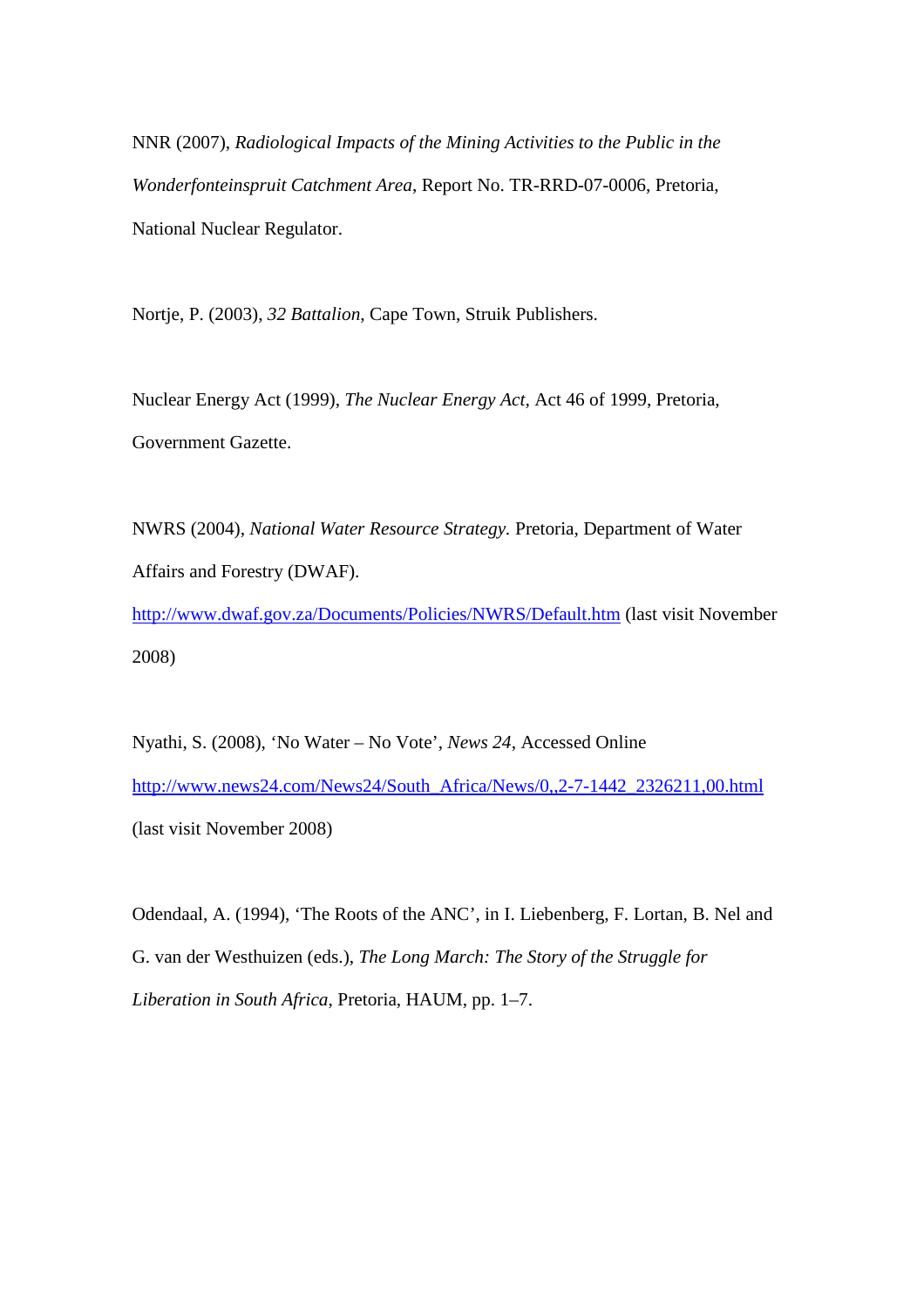Oelofse, S.H.H. (2008), *Mine Water Pollution – Acid Mine Decant, Effluent and Treatment: Consideration of Key Emerging Issues that may Impact the State of the Environment*, Pretoria, Department of Environmental Affairs and Tourism (DEAT), Available online at http://soer.deat.gov.za/docport.aspx?m=97&d=28 (last visit November 2008)

Pakenham, T. (1992), *The Boer War*, London, Harper Perennial.

Peires, J. (2003), *The Dead Will Arise. Nongqawuse and the Great Xhosa Cattle Killing of 1856-7. History of Political Thought*, Johannesburg, Jonathan Ball Publishers (Pty) Ltd.

RDP (1994), *The Reconstruction and Development Programme: A Policy Framework*, Johannesburg, African national Congress, Umanyano Publications.

Ross, R. (1999), *A Concise History of South Africa*, Cambridge, Cambridge University Press.

RSA (1970), *Report of the Commission of Enquiry into Water Matters. Document No. R.P. 34/1970*, Pretoria, Government Printer.

Secretary to Parliament (2007), *Internal Question Paper No. 28 of 2007. Question posed by Mr. G.R. Morgan (DA) to the Minister of Environmental Affairs and Tourism*, Cape Town, Hansard.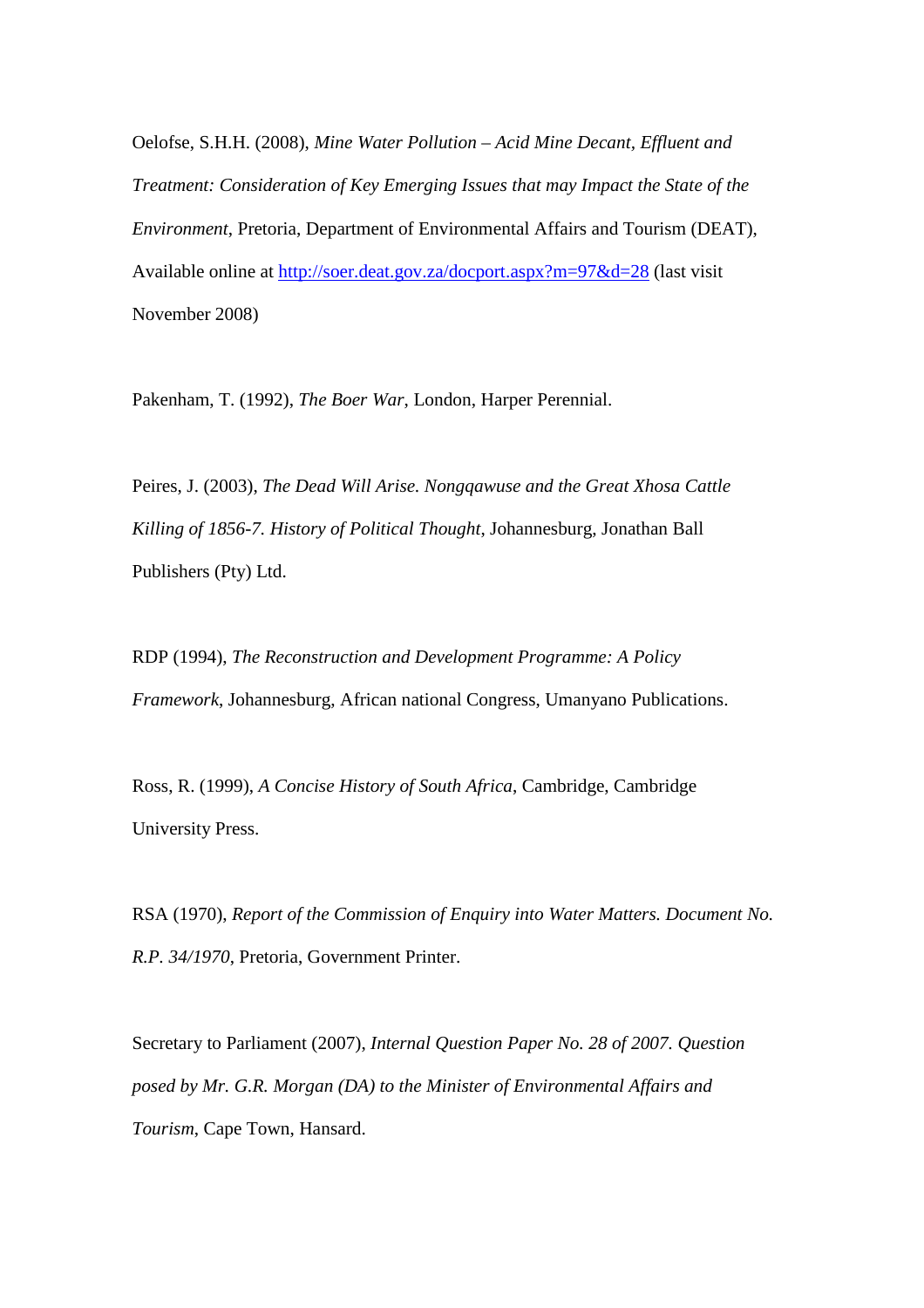Smillie, S. (2008), 'Tooth Fairy Project May Reveal Effect of Uranium', *The Star,* 18 March 2008, pp 10.

Sibanda, B. (2008), 'Falling Economic Standards Cause Xenophobia in South Africa', *Afrik.com*, 14 May 2008.

Spitz, R. and M. Chaskalson (2000), *The Politics of Transition: A Hidden History of South Africa's Negotiated Settlement*, Johannesburg, Witwatersrand University Press.

Tempelhoff, J.W.N. (2003), *The Substance of Ubiquity: Rand Water 1903 – 2003*, Vanderbijlpark, Kleio Publishers.

Tempelhoff, E. (2004), 'Inwoners moet Weet van Giftige Gebied' (Residents must Know of Toxic Area), *Beeld Newspaper*, 10 August 2004.

Tempelhoff, E. (2007a), 'Myne Misken Menseregte, meen Bizos' (Mines Flout Human Rights, says Bizos), *Beeld Newspaper*, 11 September 2007.

Tempelhoff, E. ( 2007b), 'Mense en Omgewing Stik oor Goudwelvaart: Mynmonopolie se Gru-Moerass' (People and Environment Choke over Gold Wealth: Mine Monopoly's Gruesome Mess), *Beeld Newspaper*, 2 February 2007.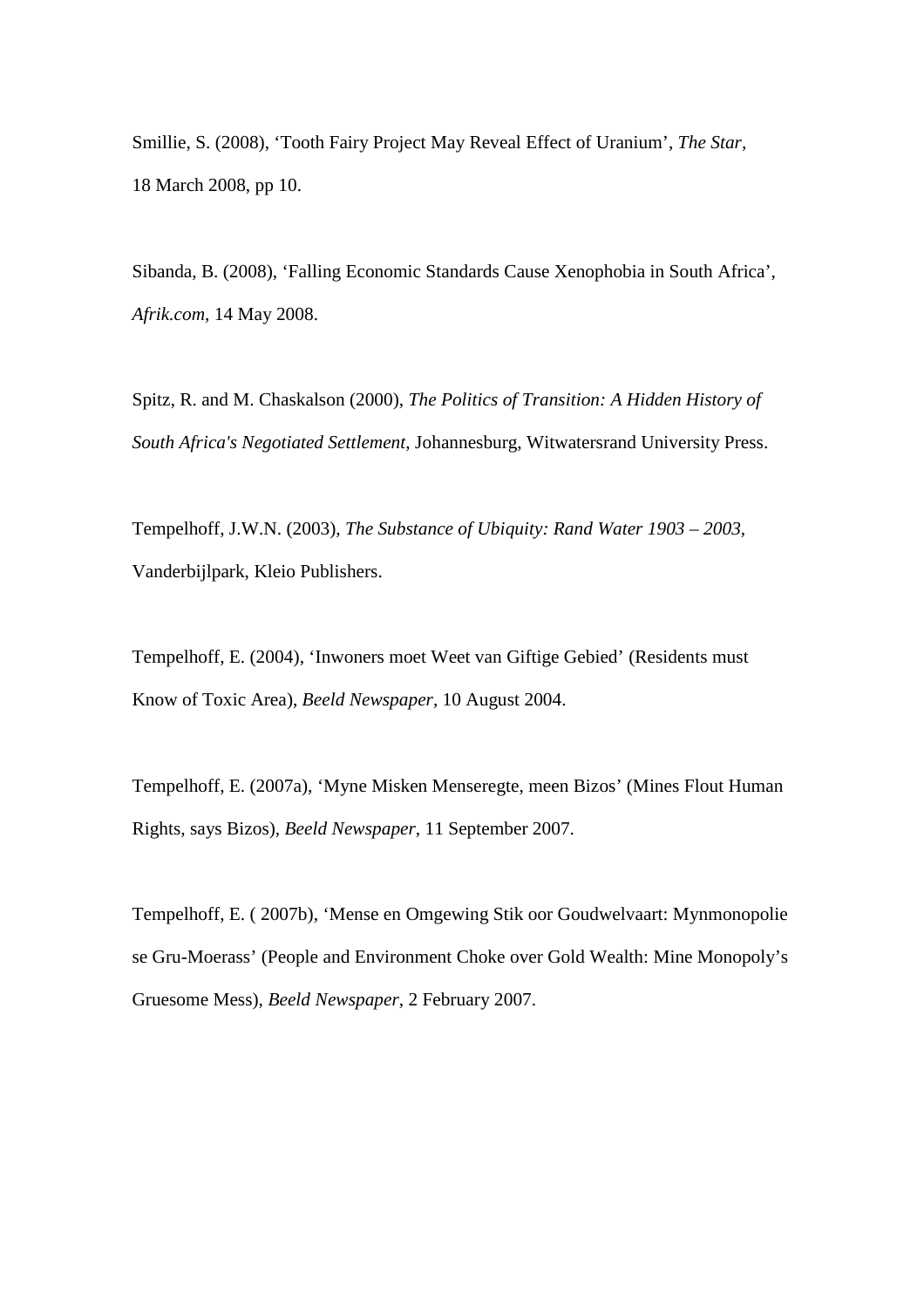Tempelhoff, E. (2007c), 'Gif in die Water: Besoedeling Naby Goudmyne Bedreig Duisende, Besmet Voedsel' (Poison in the Water: Pollution Near Goldmines Threatens Thousands, Contaminates Food), *Beeld Newspaper*, 24 April 2007.

Theunissen, N. (2008), 'The Big Picture Solution – Acid Mine Drainage', *Water Sewage and Effluent*, **28** (5), 11–17.

Thompson, L. and H. Lamar (1981), The North American and Southern African Frontiers, in H. Lamar and L. Thompson (eds.), *The Frontier in History: North America and Southern Africa Compared*, New Haven and London, Yale University Press, 12 - 28.

Toens, P. D., W. Stadler and N.J. Wullschleger (1999), *The Association of Groundwater Chemistry and Geology with Atypical Lymphocytes (as a biological indicator) in the Pofadder Area, North Western Cape, South Africa. Water Research Commission, Report Number: 839/1/98*, Pretoria, Water Research Commission.

Turner, J.W. (1998), *Continent Ablaze: The Insurgency Wars in Africa 1960 to the Present*, Johannesburg, Jonathan Ball Publishers.

Turton, A.R. (2006), *Shaking Hands with Billy: The Private Memoirs of Anthony Richard Turton*, Limited Edition, Krugersdorp, JFA Printers.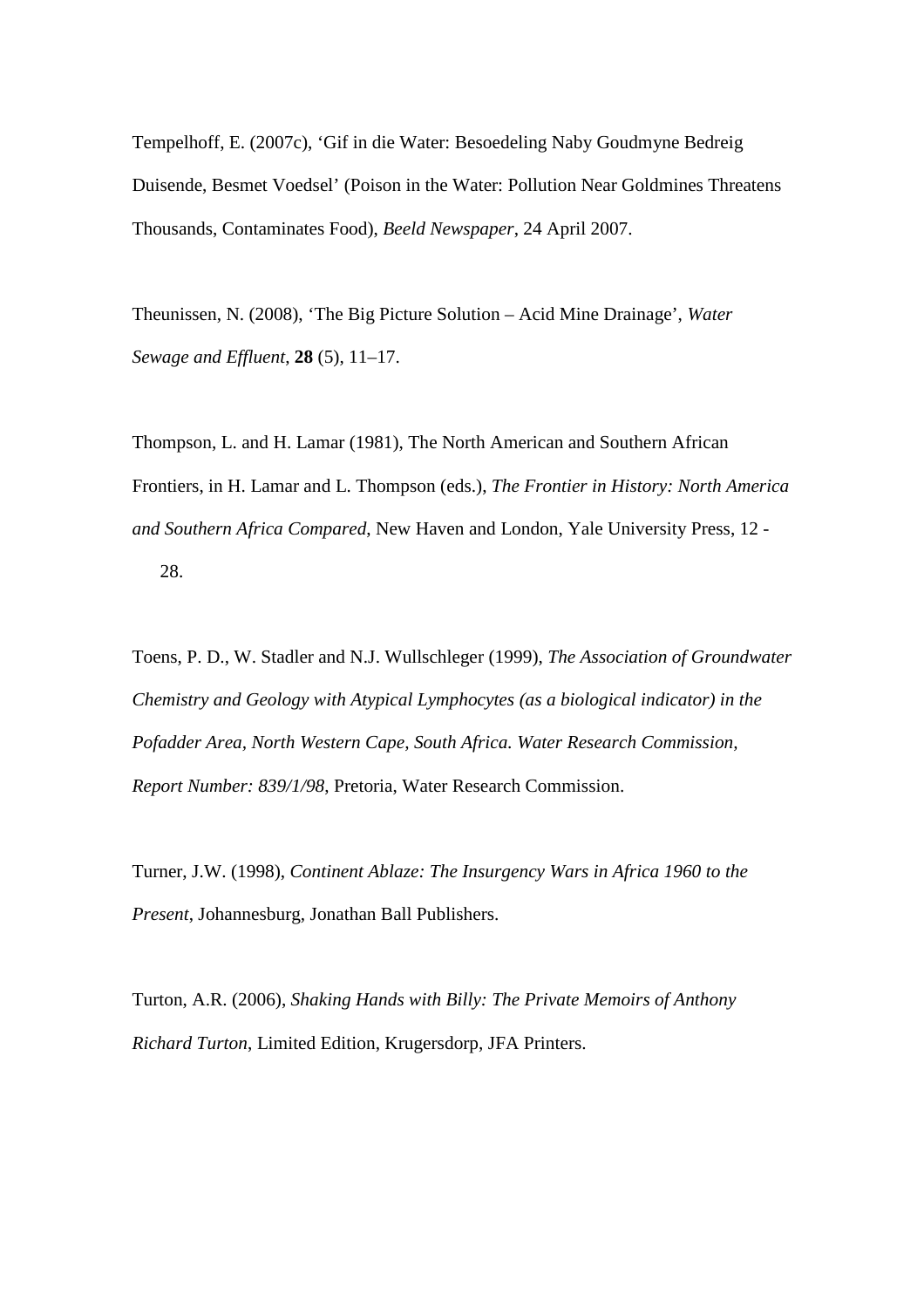Turton, A.R. (2007), *Can we solve Tomorrow's Problems with Yesterday's Experiences and Today's Science?*, Des Midgley Memorial Lecture presented at the 13<sup>th</sup> SANCIAHS Symposium, Cape Town, 6 September 2007.

Turton, A.R. (2008), *Three Strategic Water Quality Challenges that Decision-Makers Need to Know About and How the CSIR Should Respond*, CSIR Report No. CSIR/NRE/WR/EXP/2008/0160/A, Pretoria, Council for Scientific and Industrial Research (CSIR).

Turton, A.R., R. Meissner, P.M. Mampane and O. Seremo (2004), *A Hydropolitical History of South Africa's International River Basins*, Report No. 1220/1/04 to the Water Research Commission, Pretoria, Water Research Commission.

Turton, A.R., C. Schultz, H. Buckle, M. Kgomongoe, T. Malungani and M. Drackner (2006), 'Gold, Scorched Earth and Water, The Hydropolitics of Johannesburg', *International Journal of Water Resources Development*, **22** (2), 313-335.

Turton, A.R. and P.J. Ashton (2008), 'Basin Closure and Issues of Scale: The Southern African Hydropolitical Complex', *International Journal of Water Resources Development*, **24** (2), 305-318.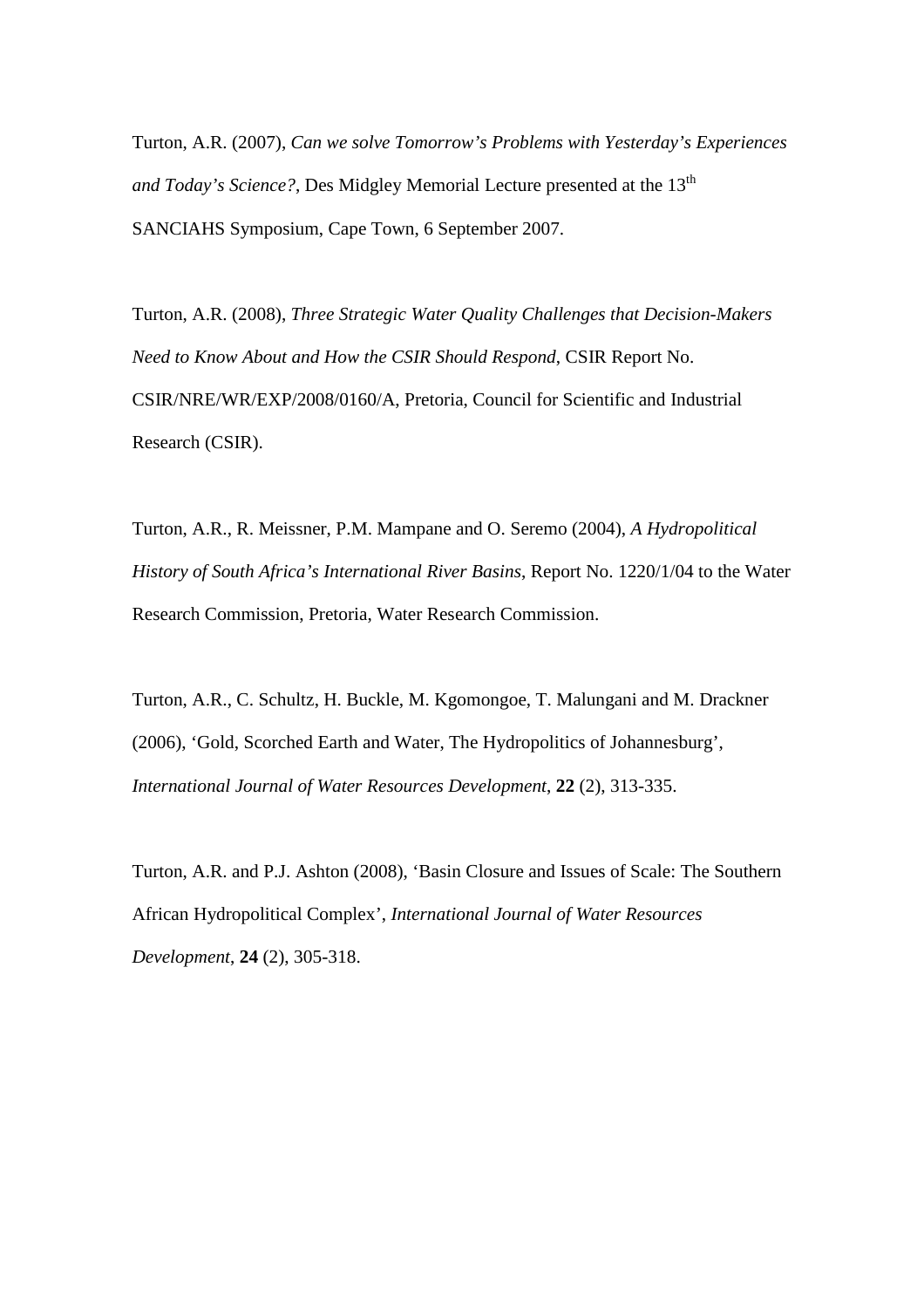van Eeden, E.S. (1992), *Ekonomiese Ontwikkeling en die Invloed Daarvan op Carletonville,1948 – 1988: 'n Historiese Study* (Afrikaans translated as Economic Development and the Influence Thereof on Carletonville, 1948 – 1988: An Historic Study), PhD Thesis, Potchefstroom University for Higher Christian Education.

van Eeden, E.S. (2007), 'An Historical Assessment of NGO Efficiency in Progressing Towards a Sustainable Environmental Heritage Focus, with as Case Study the Wonderfontein Spruit Catchment, Gauteng', *New Contree*, **53**, 55–78.

Van Jaarsveld, F.A. (1975), *From Van Riebeeck to Vorster 1652-1974: An introduction to the History of the Republic of South Africa*, Johannesburg, Perskor Publishers.

Wade, P.W., S. Woodbourne, W.M. Morris, P. Vos and N.W. Jarvis (2002), *Tier 1 Risk Assessment of Selected Radionuclides in Sediments of the Mooi River Catchment*, WRC Project No. K5/1095, Pretoria, Water Research Commission.

Walker, P. (2008), 'South African Mobs Hunt Down Immigrants', *Guardian*, 19 May 2008.

Walwyn, D. and R.J. Scholes (2006), 'The Impact of a Mixed Income Model on the South African CSIR: A Recipe for Success or Disaster?' *South African Journal of Science*, **102**, 239-243.

Welsh, Frank (2000), *A History of South Africa*, London, Harper Collins Publishers.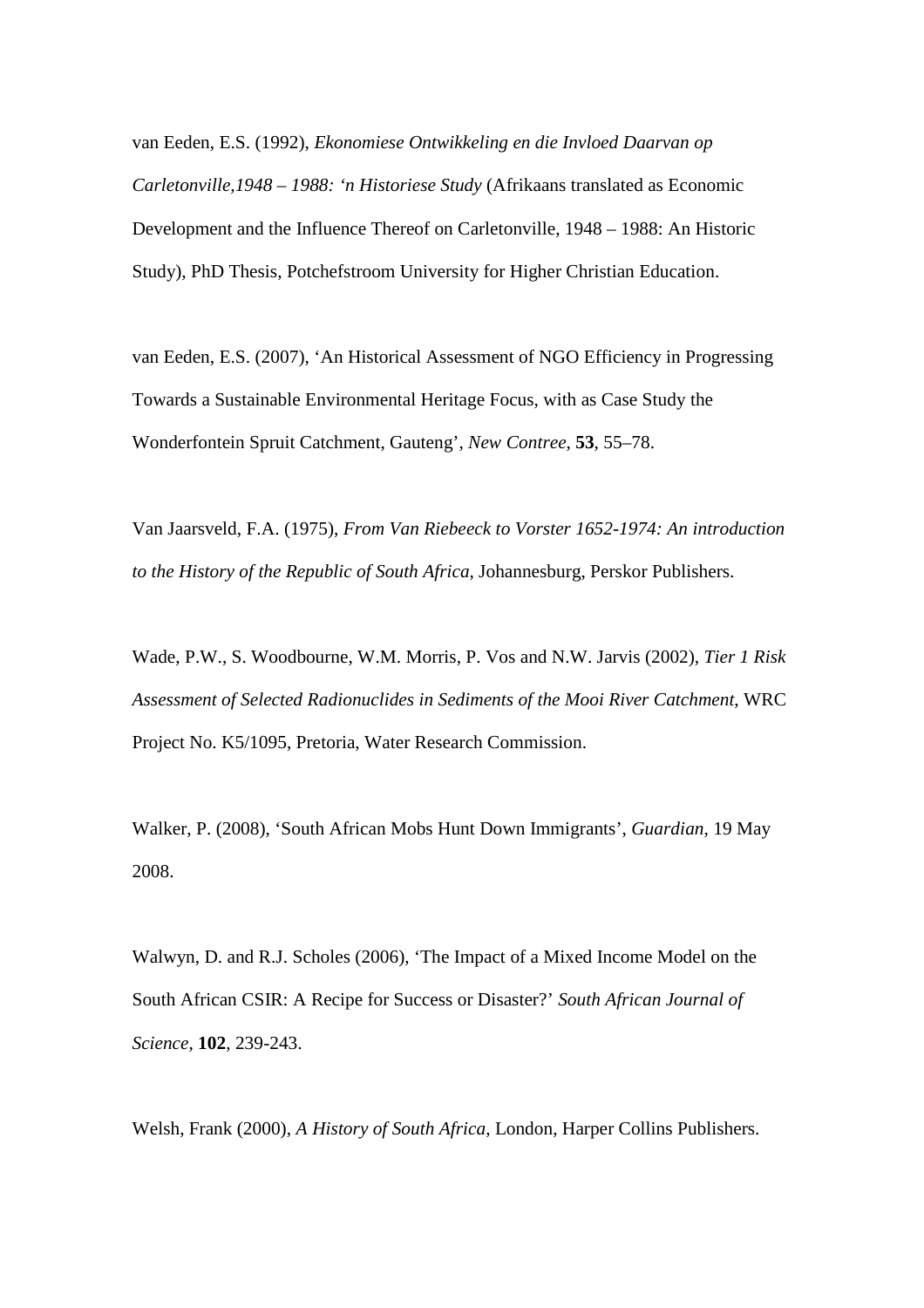Werdmüller, V.W. (1986), 'The Central Rand', in E.S.A. Antrobus (ed.), *Witwatersrand Gold – 100 Years*, Johannesburg, The Geological Society of South Africa, pp 7-47.

Williams, R. (1994), The Other Armies: Writing the History of MK, in I. Liebenberg, F. Lortan, B. Nel and G. van der Westhuizen (eds.), *The Long March: The Story of the Struggle for Liberation in South Africa*, Pretoria, HAUM, pp 22 - 34.

Winde, F. (2005), 'Impacts of Gold-mining Activities on Water Availability and Quality in the Wonderfonteinspruit Catchment', in H. Coetzee (ed.), *An Assessment of Current and Future Water-pollution Risk with Application to the Mooirivierloop (Wonderfonteinspruit)*, WRC Report No. K5/1214, Pretoria, Water Research Commission, pp 14-38.

Winde, F. and I.J. van Der Walt (2004), 'The Significance of Groundwater-Stream Interactions and Fluctuating Stream Chemistry on Waterborne Uranium Contamination of Streams – A Case Study from a Gold Mining Site in South Africa', *Journal of Hydrology*, **287**, 178-196.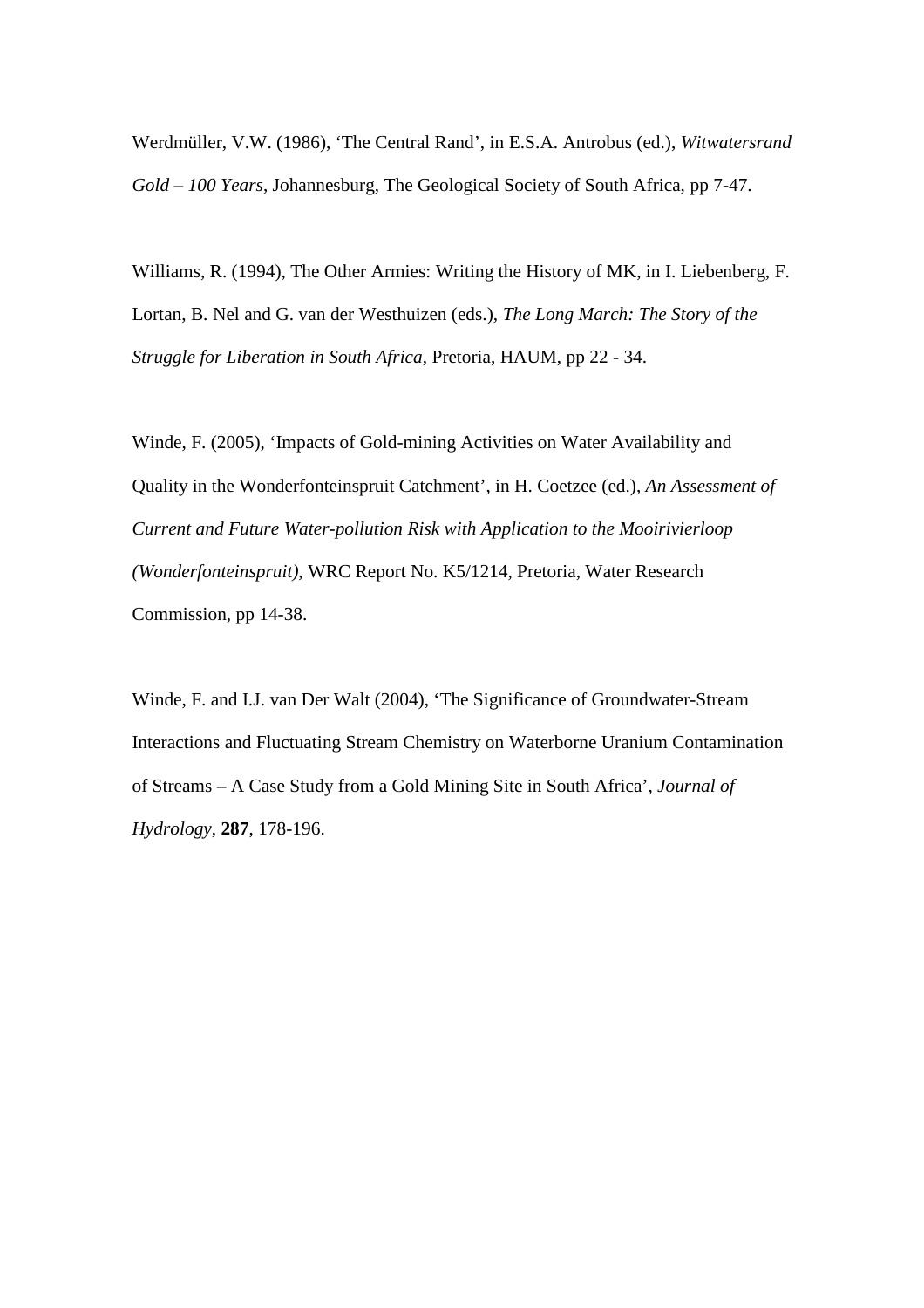

**Figure 1: Schematic representation of the evolution of mining and water policy showing key transition periods. Refer to Figure 2 for comparison and linkage of the five Policy Paradigms to national economic inflation data.**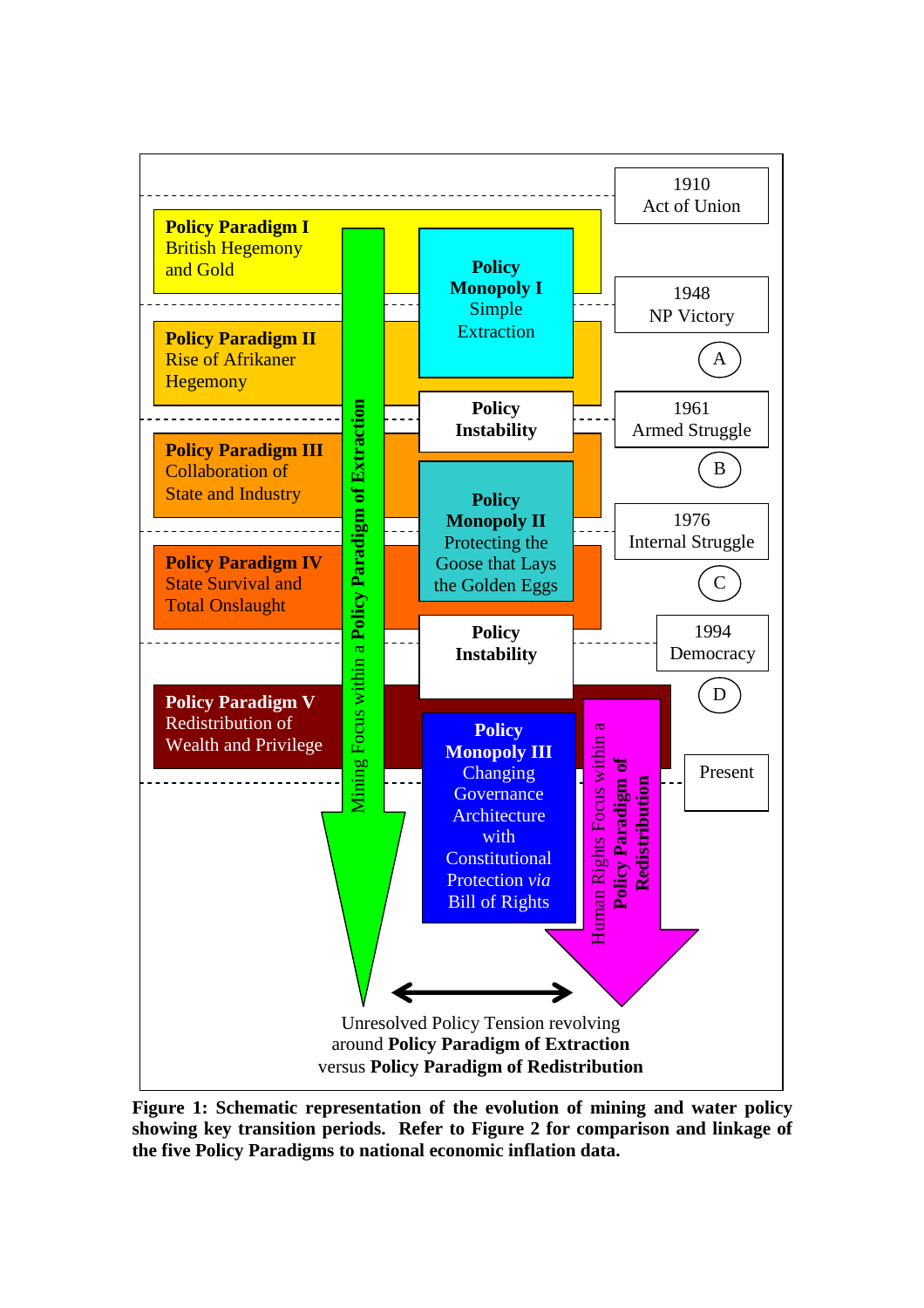![](_page_43_Figure_0.jpeg)

Figure 2: Inflation trends in South Africa track political instability (Turton *et al.,* **2004:74). During periods when inflation was above average there were periods of acute political conflict (1938 – 1945 and 1975 – 1994). Periods of below average inflation coincided with relative stability. The "Midas Touch" or "Long Economic Boom" period is visible as a below average inflation period from the early 1950's to 1975. The vertical lines and alphabetical circles coincide with the Shock Events, and the numbered circles above the brackets coincide with the Policy Paradigms illustrated in Figure 1 and listed in the text.**